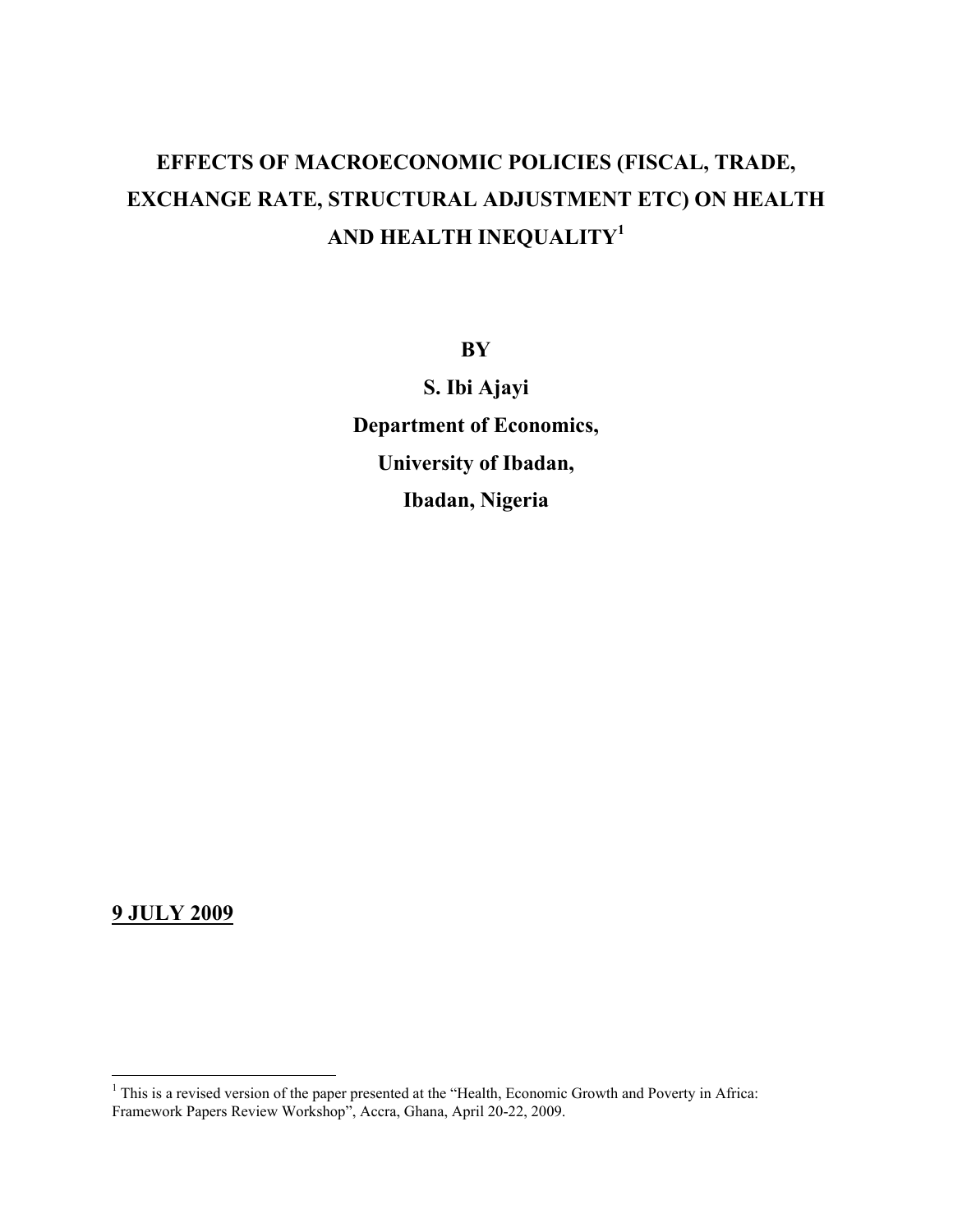#### **I. Introduction**

We have learnt a great deal over the last several years about the impacts of macroeconomic policies on important macroeconomic variables. The mechanism through which macroeconomic policies work to affect different aspects of the economy continues to generate concerns among policy analysts and policymakers in developing countries, especially in Africa. It is known that macroeconomic policies do not often confer the anticipated positive benefits in the desired direction. Sometimes, the impacts of macroeconomic policies are sensitive to the choice of countries, time periods and proxies that are used, in particular for health<sup>2</sup>. Indeed macroeconomic policies may impact health outcomes negatively; create inequality and some other undesirable effects which may affect social wellbeing. It is on the basis of the uncertainty of macroeconomic policies effects on health (health outcomes) and health inequality that a deeper understanding and analysis of the transmission mechanism from macroeconomic policies to health outcomes becomes necessary.

Macroeconomic policies address the overall aggregates of the economy<sup>3</sup>: prices, output, employment, investment and savings, government balances and balances on the external account. The goals of macroeconomic policies can and do vary<sup>4</sup>. They include creating conditions for sustained growth<sup>5</sup>; price stabilization or inflation control; reducing unemployment, correcting aggregate and sectoral imbalances, reducing poverty and providing greater equity for all especially the marginalised $6$ .

The three major policy instruments to manage the macroeconomic aggregates are fiscal policy, monetary policy and exchange rate policy. Fiscal policy covers a gamut of matters such as taxation, and other methods of resource mobilization and levels as well as the patterns of

 $2^{2}$  See Christopher J. Ruhn (2006), "Macroeconomic Conditions, Health and Government Policy," National poverty Center Working Paper Series, Number 06-26

See Ghosh (2007) for details.

<sup>&</sup>lt;sup>4</sup> See Jayati Ghosh (2007), "Macroeconomic and growth Policies," United Nations, Department for Economic and Social Affairs (UNDESA)

<sup>&</sup>lt;sup>5</sup> Sustained growth (especially of the pro-poor type) is a necessary condition for poverty reduction in developing countries.

 $6$  These quantitative objectives of policy are not often achieved simultaneously as there are possible conflicts between the goals. The celebrated trade-off between unemployment and inflation is well-known in the literature.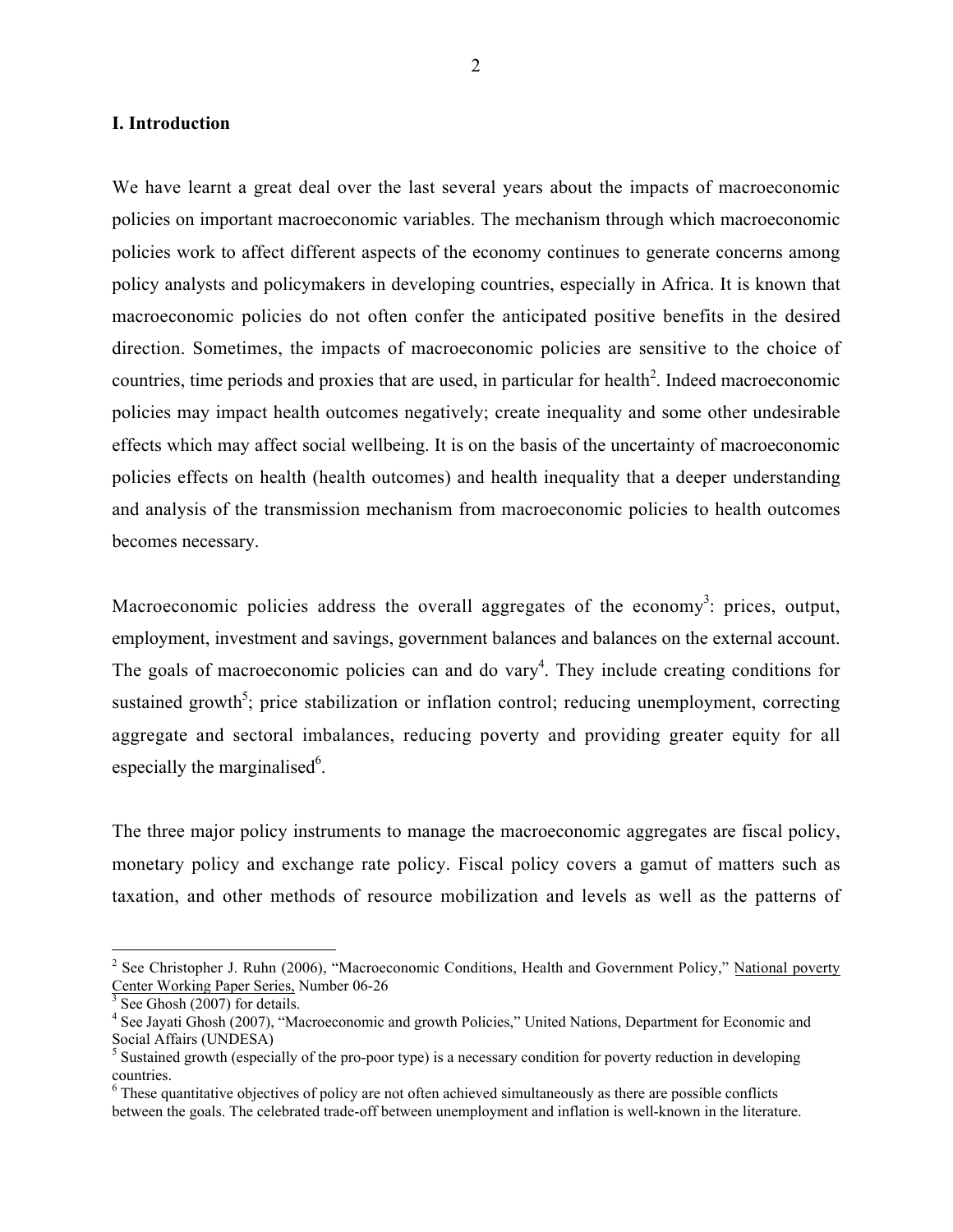expenditure. Concretely, fiscal policy relates to the set of government strategies for revenue collection and expenditure and they play a critical role in determining both the level and the pattern of economic activity. They affect growth prospects as well as income distribution in important ways. The means by which public resources are mobilised, and the extent to which they are increased affect the incomes of different sectors of the society and the ability of the government to spend. The pattern of government expenditure affects directly the potential for future economic expansion because of the critical role of public investment in infrastructure, for example, but it also affects the material as well as the social conditions of society<sup>7</sup>. Government can use fiscal policy to encourage healthy behaviour in important ways. The general instruments for this purpose are taxes and subsidies and direct provision of certain health services either for free or at subsidized rates<sup>8</sup>. Monetary policy basically addresses the issues of interest rates and the level of aggregate credit and its availability in the economy. In open economies, exchange rate policy is related largely to monetary policy. It has been pointed out that developing countries are highly susceptible to exchange rate changes because of their dependence on imports for intermediate capital inputs $\delta$  and imports of drugs. The exchange rate policy of government is therefore of great importance as it can affect not only the availability of imported drugs but its price as well as its distribution. It may therefore have significant influence on health outcomes.

Each of these instruments of macroeconomic policy taken on its own can have great impacts on health outcomes. Macroeconomic policies may affect the environmental processes which in turn affect health outcomes. For example, macroeconomic policies may have major effects on the environment and on people's health. Trade and fiscal policies may indirectly impact on health outcomes by affecting income levels and its distribution. Other policies of the macroeconomic type may affect land, land and water resources and through these processes affect health outcomes.

Whether the objectives of macroeconomic policies are attained or not are often judged by examining a number of macroeconomic performance indicators. It is however known that

<sup>-&</sup>lt;br>7

<sup>&#</sup>x27; See Ghosh (2007).<br><sup>8</sup> See Rachel Nugent and Felicia Knaul, "Fiscal Policies for Health Promotion and Disease Prevention.

<sup>&</sup>lt;sup>9</sup> See Dzator and Hopkins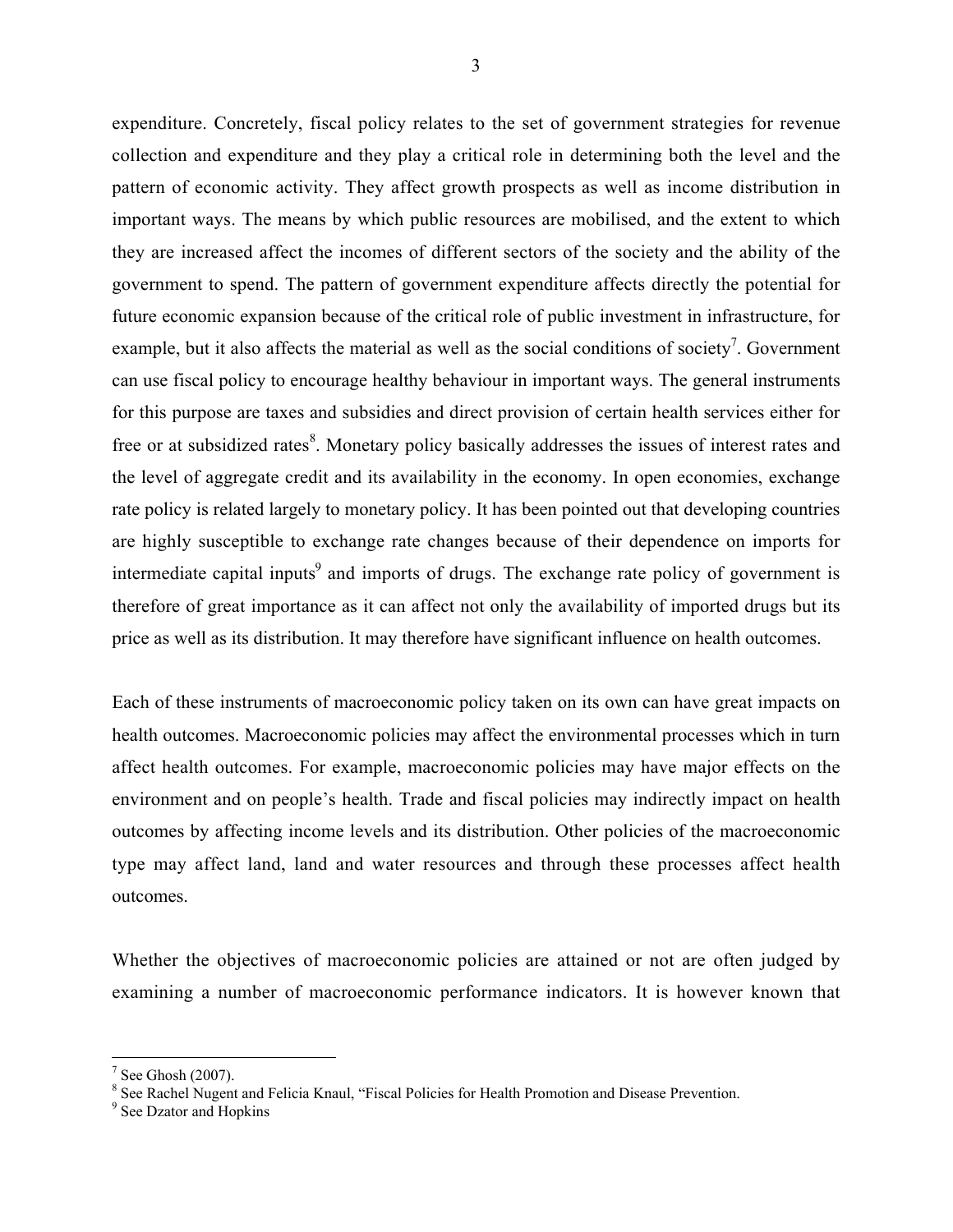macroeconomic policies changes have profound implications on household decisions on health, nutrition, schooling, labor force participation and fertility among others (Orbeta and Alba, 1997).

Macroeconomic policies (monetary, trade, fiscal and exchange rate) together with structural reforms have major consequences for the social wellbeing of societies in its sectoral impacts (on health) and in terms of inequality (on health). The state of the macro-economy impinges upon health by affecting the actual and the expected values of the variables that determine health. The nature of the impact of the macroeconomic variables on health or proximate determinants of health is complex because they operate through the whole economy with delayed action and retroactive effects<sup>10</sup>.

Macroeconomic policies affect health and health care in many ways among which are: through government spending on social programs (for example, health care, nutrition, and education) which directly and indirectly impacts health; through tax policy provisions related to health insurance premia and excise taxes on tobacco, alcohol and firearms, all of which affect how many people have insurance and how many people become ill, and through exchange rate policy which directly affects among others the prices of imported vaccines and medicines**,** prices of food stuff and therefore the level of dietary intake. These concerns make the issues of macroeconomic policies and the linkage to health an important aspect of policymaking.

Health is believed conventionally to improve during economic expansion and deteriorate during economic downturns. The empirical evidence on which this assertion is based is reportedly weak and is derived from studies having methodologies problems that are very difficult to rectify<sup>11</sup>. Some points are worth highlighting upfront. First, a large body of epidemiological research examines how changes in individual economic status are related to a person's health. The line of enquiry asks how macroeconomic conditions affect health outcomes. Second the diverse dimensions of health may be affected by a variety of mechanisms that have heterogeneous impacts across segments of the population. It is therefore true that macroeconomic conditions need not uniformly affect all aspects of health or sectors of the population.

<sup>&</sup>lt;sup>10</sup> See Ajayi (1992).

<sup>&</sup>lt;sup>11</sup> See Janet Dzator and Sandra Hopkins "Macroeconomic policies and health in developing countries"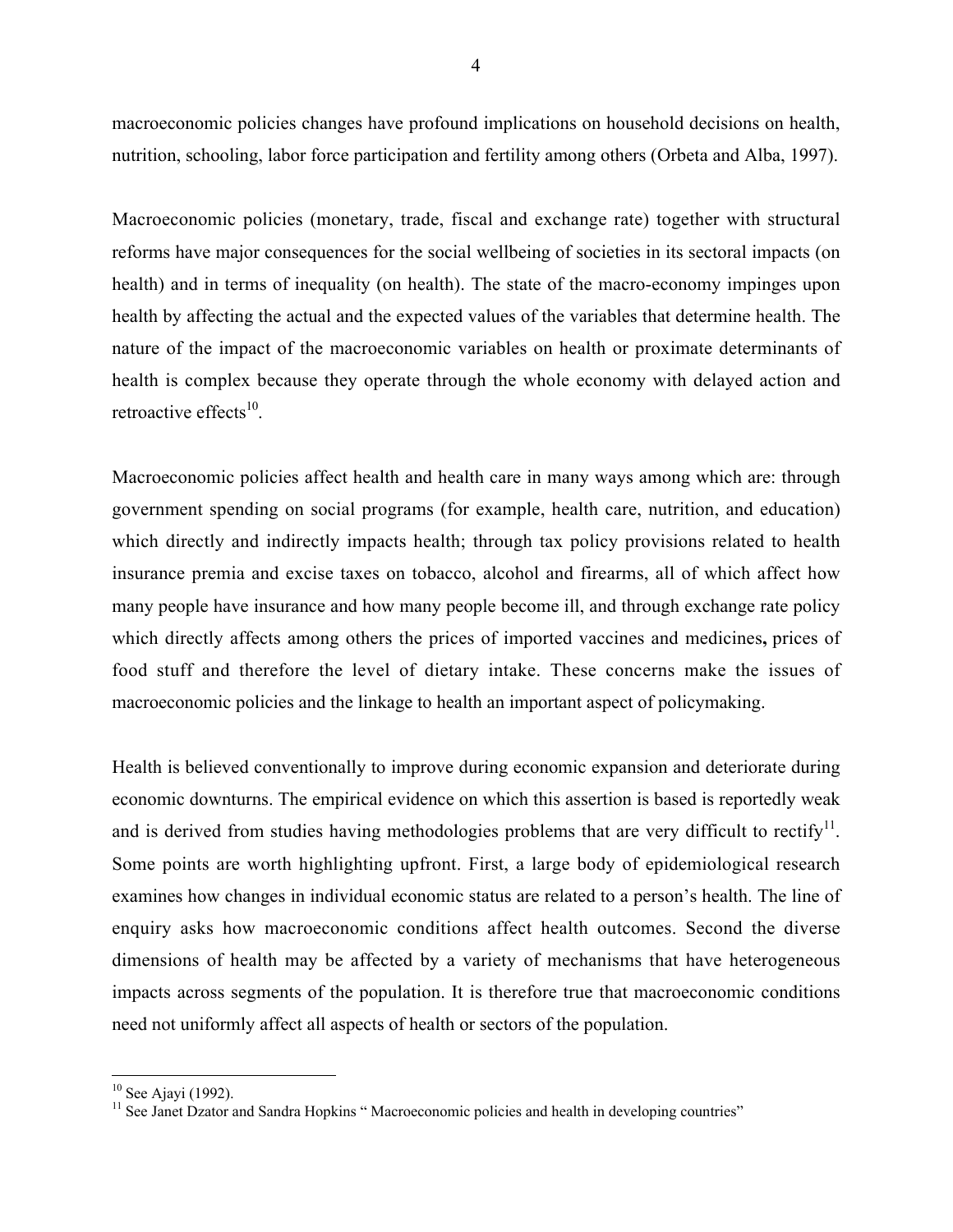#### **II. The Objectives and the Organization of the paper**

The main objective of this paper is to present the literature review on the effects of macroeconomic policies on health and health inequality. The literature on this subject addresses the relevant issues in terms of macroeconomic policies developed within the context of structural adjustment or stabilization programs in developing countries. Specifically, the objective of the paper is to:

- Present a general framework for analyzing the relationship between macroeconomic policies and health outcomes, and to review the existing theoretical as well as empirical literature on this framework.
- Analyze the claim that stabilization and structural adjustment programs have adverse impacts on health outcomes.
- Present country case studies on the effects of structural adjustment programs on health.

The paper also provides analyses and empirical results on health inequality. The paper identifies topical research issues/questions which are pertinent to Africa.

The rest of the paper is organized as follows. In section III, I present some stylized facts on the effects of macroeconomic policies on health. Some of the basic issues are identified upfront in this section. Identifying the linkages between macroeconomic policies and health is the theme of section IV. In this section is discussed the simple linkage between growth and health and viceversa. The intermediate variables between macroeconomic polices and health are identified and discussed. Discussed are household characteristics, the supply and costs of health care; and environmental factors. Also discussed in this section is the evidence on government expenditure cuts and health outcomes. The theme of section V is macroeconomic policies (Structural adjustment policies) and health Outcomes: What does the literature say? Discussed here are the mixed results of macroeconomic policies and health outcomes in particular during the structural adjustment programs for many developing countries. Discussed in section VI is health inequalities. How large are these inequalities? What are the evidences from Africa? Section VII contains the Summary and Conclusions and areas for further research.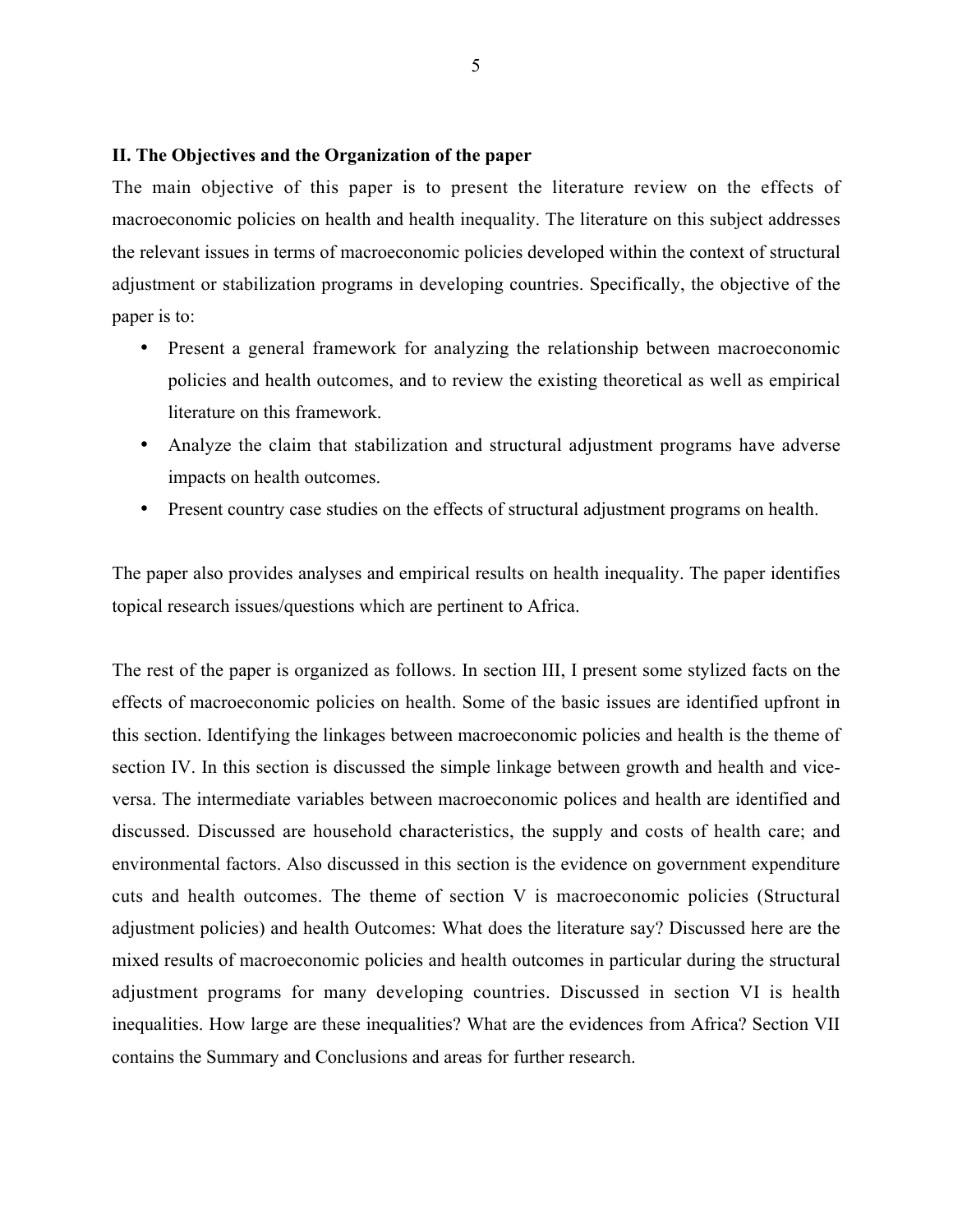#### **III. Some stylized facts on the effects of Macroeconomic policies on health**

Before reporting on the theoretical and empirical analyses of the impact of macroeconomic policies on health and health inequality, there are a number of stylized facts which must be discussed upfront.

First, the relationship between macroeconomic variables and health outcomes is unusually complex. The relationship is complex "not only because they are inextricably intertwined with social values, but also because health is a very personal matter that shapes our daily lives."<sup>12</sup> Many of the influences are indirect and can sometimes be felt after a substantial elapse of time.

Second, macroeconomic theory does not precisely provide guidance on the appropriate measurement of health outcomes. Various indicators are therefore utilized to measure health outcomes. Thus, health status or health outcomes are measured by the nutritional status of certain groups in the society. Often mentioned in this regard is the health status of children. Other indicators used in the literature are life expectancy, infant mortality (including under-five mortality), morbidity, disease patterns, malnutrition etc. The implication of the multiplicity of these various indicators for health outcome in the absence of a universally accepted yardstick of measurement can lead to different results and interpretations. The diverse dimensions of health may be affected by a variety of mechanisms that have heterogeneous impacts across segments of the population. Macroeconomic conditions therefore need not uniformly affect all aspects of health or sectors of the population.

Third, the issue connected with methodologies. Various techniques of measurement have been used in the literature with doubts sometimes on the appropriateness of such techniques. Such techniques as utilized in the literature include cross-country models usually regression analysis, computed general equilibrium models and macroeconomic simulation models. The methodology that is used is often based on the nature of data and the objective of the research. Each methodology that is utilized has its own merits and demerits. Fourth, some of the conclusions in

<sup>&</sup>lt;sup>12</sup> See Hsiao (2000).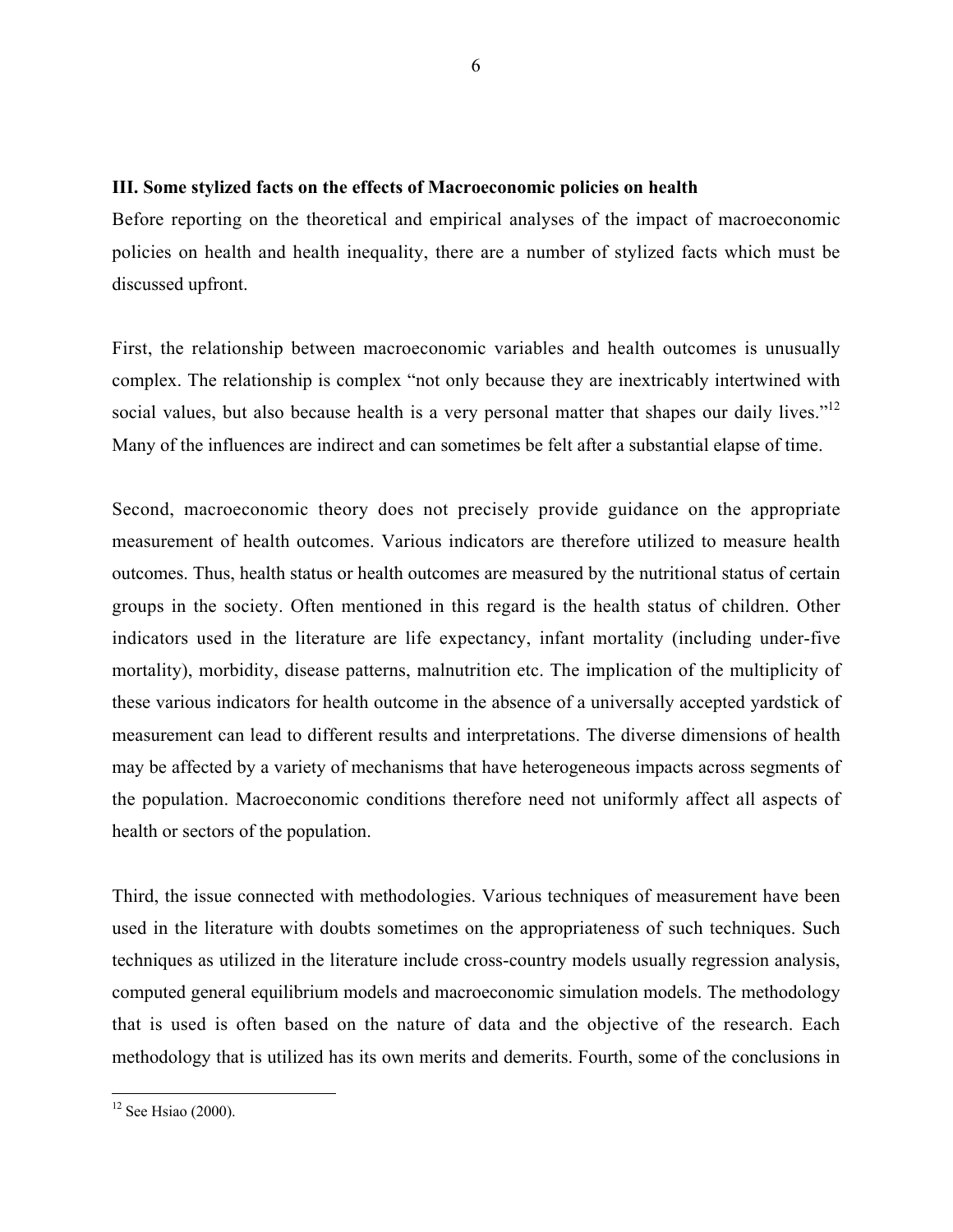the past have been based on simple association between broad measures of economic performance and health indicators rather than on rigorous tests of particular transmission mechanism from macroeconomic policies to health outcomes. Fifth, there is the issue of time span. The question is what time horizon is important for the analysis? There are for examples different dimensions of malnutrition, for example, - wasting captures short term impacts while stunting is indicative of long term under nutrition. Some of the periods covered in some of the studies are too short to observe changes in either the variables of interest or change in behavior. Sixth, given that the relationship between macroeconomic adjustment policies and health outcomes is complex, the incidence of macroeconomic policies on health has to be sought at a relatively disaggregated level and not necessarily for the population $13$ .

## **IV. Identifying the linkages**<sup>14</sup>

As mentioned earlier, one of the major objectives of macroeconomic policies is economic growth with its attendant effect on poverty reduction. It is known that health and economic growth are inextricably interwoven. On theoretical ground they interact in important ways with health affecting economic growth and economic growth affecting health<sup>15</sup>. Health is an important component of human capital in the sense that investment in health has important direct effects on productivity and thus on economic growth. Bloom and Canning (2000, 2003) have shown that healthier individuals might affect the macroeconomy in four ways: (i) They might be more productive at work and so earn higher incomes (ii) They may spend more time in the labor force, as less healthy people take sickness absence or retire early; (iii) They may invest more in their own education, which will increase their productivity; and (iv) They may save more in expectation of a longer life – for example, for retirement – increasing the funds available for investment in the economy<sup>16</sup>.

In the process of clarifying linkage between macroeconomic policies and health outcomes, three broad groups of intermediate variables are often identified as relevant to the evolution of health status in a society. These are significantly influenced by macroeconomic shocks and

<sup>&</sup>lt;sup>13</sup> For more details see H. Genberg, Chapter 2 in WHO (1993).<br><sup>14</sup> This section has benefited from Ajayi (1992) and WHO (1993).<br><sup>15</sup> See Ajayi (1992).

<sup>&</sup>lt;sup>16</sup> For more details on the linkage See Anyanwu and Erhijakpor (2007).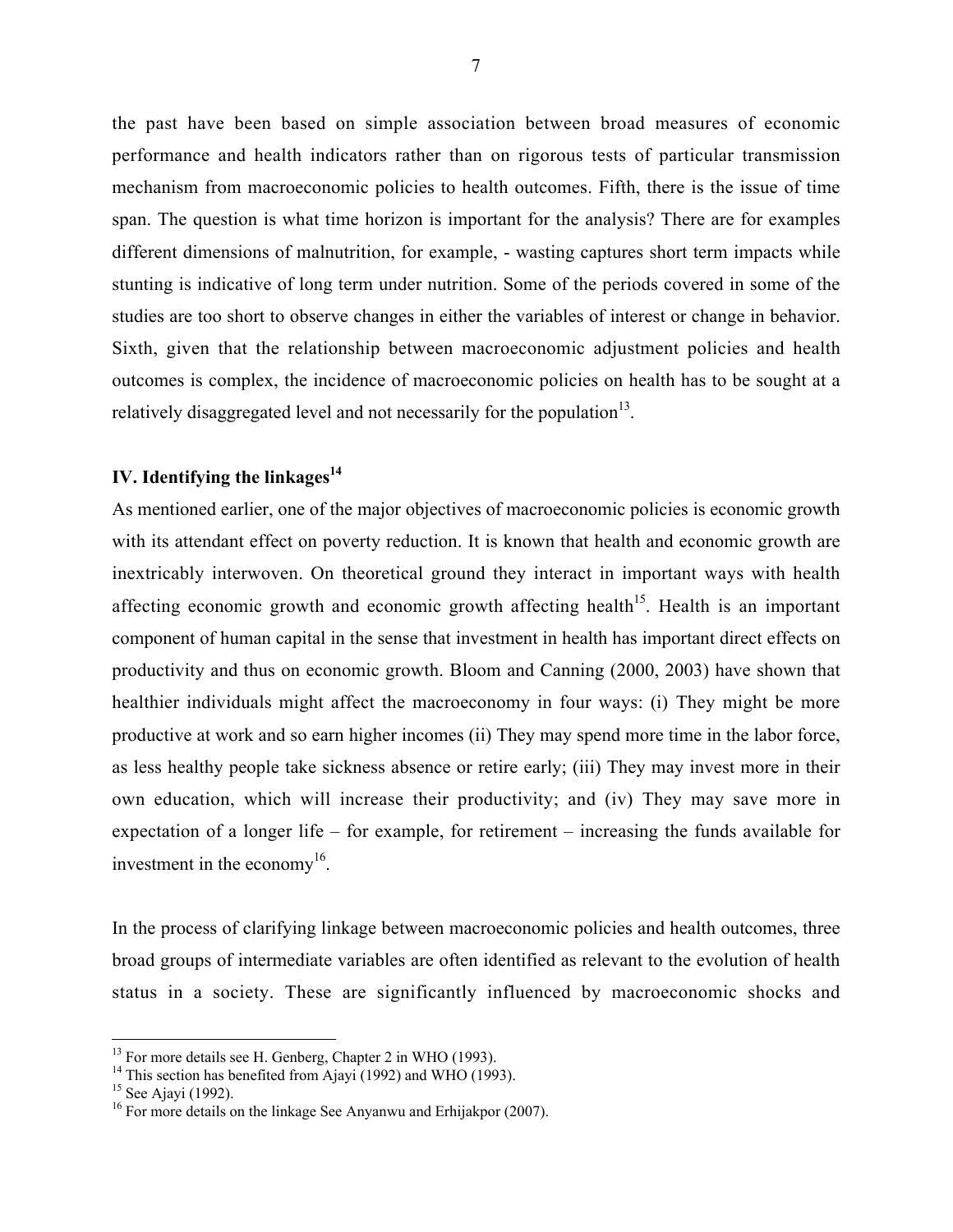adjustments<sup>17</sup>. These are household characteristics (family income, education, fertility and use of health services), supply and cost of health services (government expenditure (current and capital) on the health sector, the cost of the imports of medicine and medical equipment, pharmaceuticals and level of user charges) and crucial environmental variables (sanitary conditions, clean water accessibility, living conditions etc).

As determined by the analyses, macroeconomic developments have significant impacts on these variables. The precise nature and the magnitudes of the effects of macroeconomic changes on these variables depend on the structure of the economy being examined, the exact nature of the disturbance and the location (in terms of economic activity) of the vulnerable groups in society, especially children and the elderly. On the basis of theory, one would not expect the relationship between macroeconomic changes and imbalances, adjustment policies and health outcome to be exactly the same in all developing countries.

## *(a) The household Characteristics18*

The household characteristics are the ones that are felt directly by the household. Included in the category are the level of income, the level of education, fertility and expenditures on health services by the household. At the level of the household, income is an important constraint for the level of nutrition<sup>19</sup>, and other health-related expenditures and for the utilization of available health services. Income is certainly more of a binding constraint for groups with the minimal level of income<sup>20</sup>. Evidences from many countries show that income is the most important constraint. In a study by Mazur and Sanders (1988), variation in the three dimensions of children nutritional status (weight for age, height for age, and weight for height was explained principally through a consideration of the socioeconomic status of parents (education, economic activities, income and housing status. Since education and housing status are strongly correlated with income, this suggests that income is a primary determination of nutritional status $^{21}$ .

<sup>&</sup>lt;sup>17</sup>  $\frac{17}{18}$  See Chapter 2 in WHO (1993).

<sup>&</sup>lt;sup>18</sup> This section has benefited from H.Genberg (1993), "Macroeconomic Adjustment and the health sector: A Review " in WHO  $(1993)$ .

<sup>&</sup>lt;sup>19</sup> There is need to point out however that increasing income may not lead to improved nutrition.

<sup>&</sup>lt;sup>20</sup> In high income countries, basic nutritional and health care needs are satisfied even if a decline in income occurs. This is not necessarily so for households in developing countries that are close to the poverty line.

<sup>&</sup>lt;sup>21</sup> See Rob Davies and David Sanders (1993)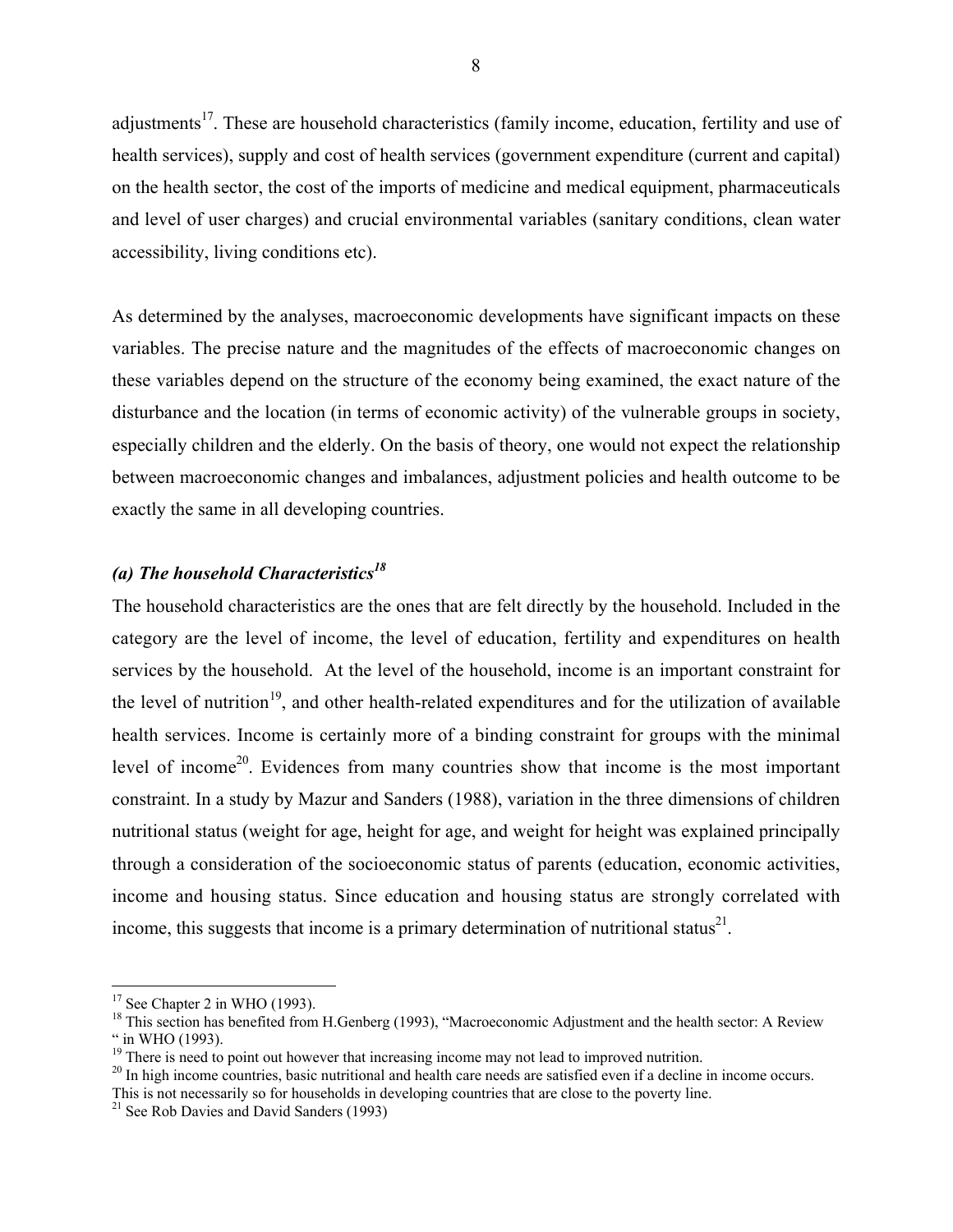The level of education has both direct and indirect influences on health outcome. Education has direct influence on the income earning potential of the individual not only in the formal but also in the informal sector. Female education and literacy has repeatedly been shown in crosssectional studies to be associated with reduction in rates of infant and child mortality. One of the ways through which female literacy leads to better health is improved child care and a possible reduction in fatalistic attitudes towards diseases and a greater willingness to utilize health services.

In the case of the relationship between fertility levels and infant mortality, it has both direct and indirect impacts. Fertility has an important influence on infant mortality in developing countries through its effects on child spacing and maternal health: the closer the birth interval, the higher the risk of mortality for existing young children (Hobcraft et al, 1984; Bongaarts, 1988). The use of health services by the household is influenced partly by income and partly by education. The expenditures on health services are in turn determined by the cost of such services. There are direct and indirect costs. The direct costs are the charges for medical services and medicines. The indirect cost of health care arises from the time that is required to visit hospital or health care centers. Such costs may indeed be substantial $^{22}$ .

## *(b) The Supply and Costs of Health care*

There is no doubt about the fact that the availability and costs of health services affect the health status of a population. As a result of this fact, an important role in supplying health services is played by the public sector in developing countries. Health outcomes are dependent on government outlays in health, while the resources available to government are often an important constraint<sup>23</sup>. This then means that the total amount of resources expended by government on the health sector is likely to be an important determinant of the overall health status of a country.

Another influence on the cost of health services is the cost of imported pharmaceuticals and medical equipment. It is this cost that determines the ability of household to afford certain

<sup>&</sup>lt;sup>22</sup> The cost may be especially very high where health centers are far away; and a significant amount of the household resources is involved.

 $2<sup>23</sup>$  It is to be noted however that better utilization of existing public resources can bring about an improvement in the health care delivery system and on health outcomes.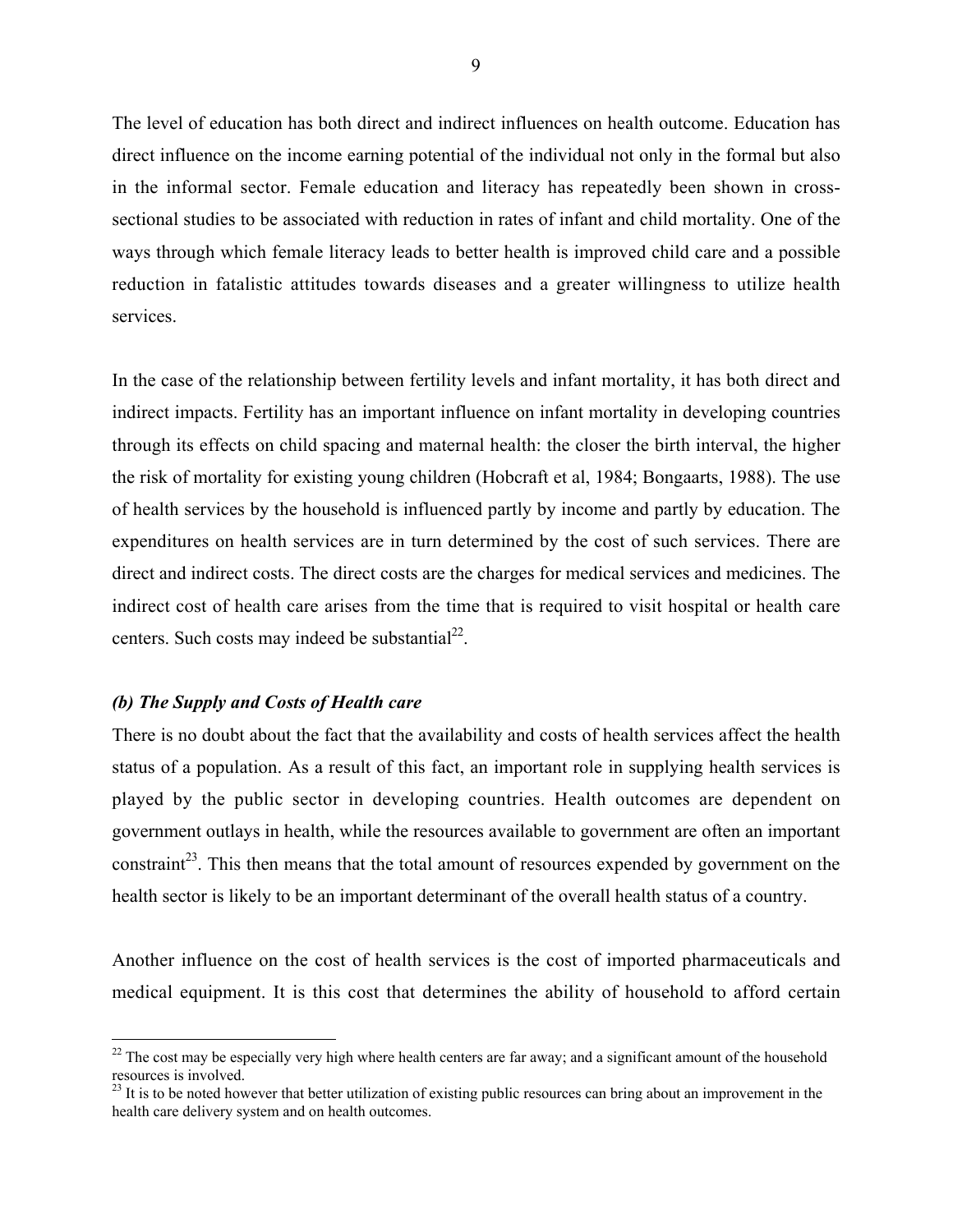treatment. The imposition of user charges is an important determinant of the ability of the individual household to make use of health facilities/services. While it is important to recover the costs of publicly supplied services by means of user charges in many cases, it is to be noted that the health outcomes of some groups in the society may, however, be negatively affected.

#### *(c)Environmental factors*

The environmental variables are exogenous to the individual decision unit. For example, access to clean water is determined by investment in infrastructure in the economy. The extent to which such investments are made is subject to government budget constraint. Overcrowding is an aspect of living conditions in urban areas which may affect health outcomes by facilitating the spread of diseases. Economic policy may inadvertently be responsible for overcrowding if policies promote industrialization that is mainly concentrated in cities.

#### *(d) Government expenditure cuts and health outcomes*

In many structural adjustment programs, a cut in the expenditures of government often occurs. In some cases, the first candidate for cuts in government expenditures is the social sector- health and education. There are, however, not enough empirical support for this position and the available empirical evidence on the relationship is rather weak. In a joint World Health Organization/World food Programme study (1988) on the health impacts of adjustment programmes in the African region, in more than half the case studied, the health sector has been the first to suffer a cutback when there were budgetary constraints. In another study of 37 developing countries for various periods between 1972 and 1980, Hicks and Kubisch (1983, 1984) found that the social sector were those most protected from cuts in government expenditures as compared to other sectors like defence, production and infrastructure. They also found out that expenditure on the social sectors tended to be more protected in low-income countries.

There are a number of studies outlining the relationship between government expenditures in health and health outcomes. Some of these studies concentrate on total government expenditures and health outcomes while some concentrate on government expenditure cuts and health outcomes. The causal relationship between health expenditures and health outcomes has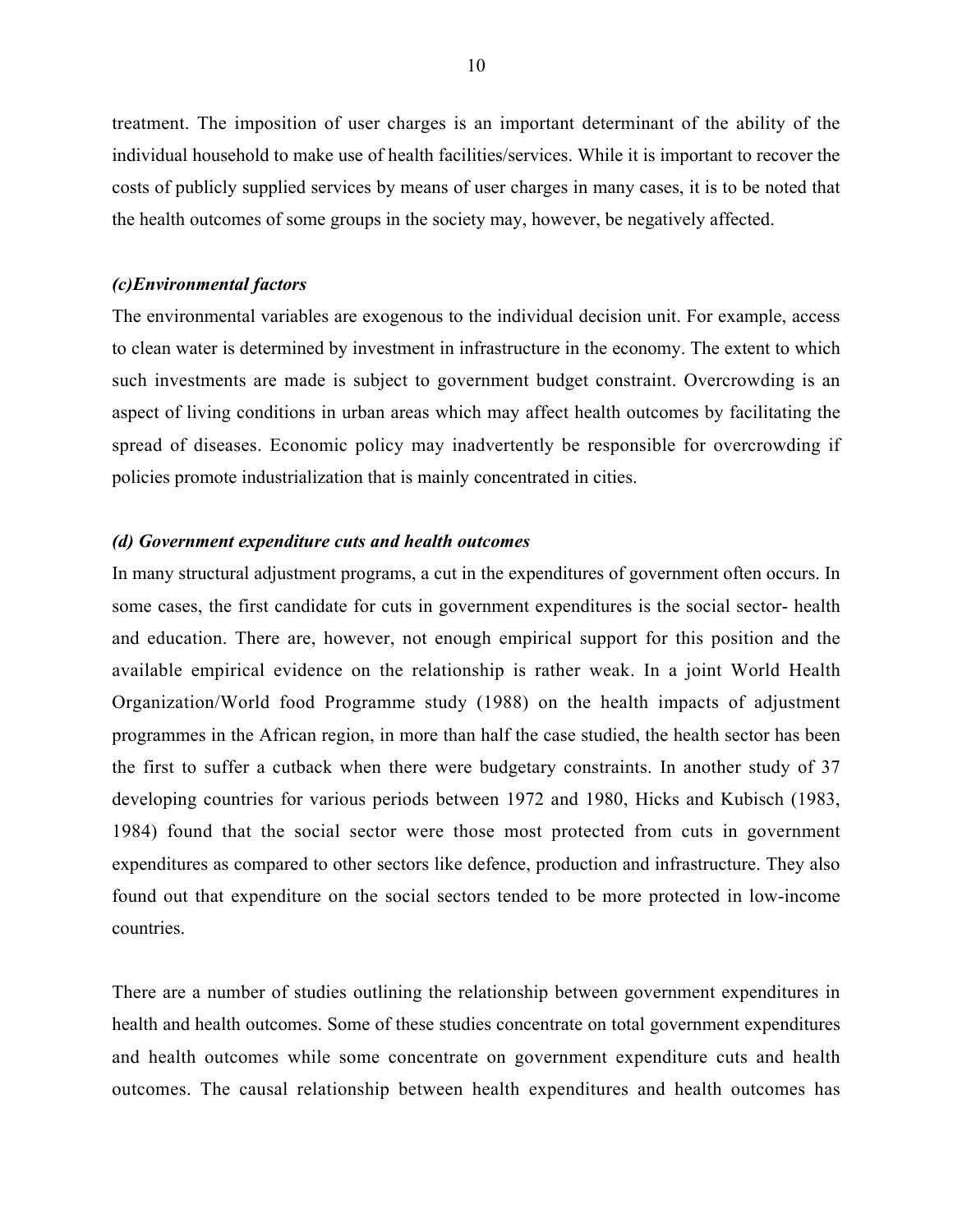continued to attract the attention of many analysts. The several years of intensive study notwithstanding, there is no general consensus regarding the positive casual relationship between expenditures in health inputs and health outcomes. There is no one-to-one correspondence. Indeed, there are conflicting views on the effect of health expenditures on health outcomes<sup>24</sup>.

A growing body of literature in recent times examines the link between health expenditures and health outcomes especially as it affects under five mortality and infant mortality. A range of effects are documented in these studies - from no impacts to limited impacts and to impact on only specific interventions. The works by Filmer and Pritchet (1997) and Filmer et al (1998) among others find the contribution of health expenditures to health outcomes (measured by infant or child mortality) to be either small or statistically insignificant. Other studies by Or (2000,a,b,) Baldacci et al (2002), Berger and Messer (2002) find a positive relationship between spending on health and health outcomes.

In the work by Cornia et al (1987), there were evidences from case studies showing a direct association between cuts in government expenditures on health and other social services and health outcomes. Using ten countries – Botswana, Brazil, Chile, Ghana, Jamaica, Peru, Philippines, the Republic of Korea, Sri Lanka and Zimbabwe, they showed that nutritional status of children deteriorated in all the countries, except in the Republic of Korea and Zimbabwe. The case of Zimbabwe is very interesting. In the period 1980-85, Zimbabwe experienced an increase in per capita GDP of about 2 percent annually. While health expenditures increased marginally, the pattern of spending changed. The share of preventive services rose while the share of medical services fell. As a result of the general re-orientation, Zimbabwe recorded a notable improvement in health status especially among children.

A recent paper by Anyanwu and Erhijakpor (2007) shows the importance of government expenditures for health outcomes. The basic equation utilized examines the direct impact of government health spending on health outcomes where health outcomes are proxied by (a) under-five mortality and (b) infant mortality rates. The under-five mortality rate (U5MR) is the

<sup>&</sup>lt;sup>24</sup> It is known that government expenditures are not often cost effective, and some times inefficient. These may be a great impediment.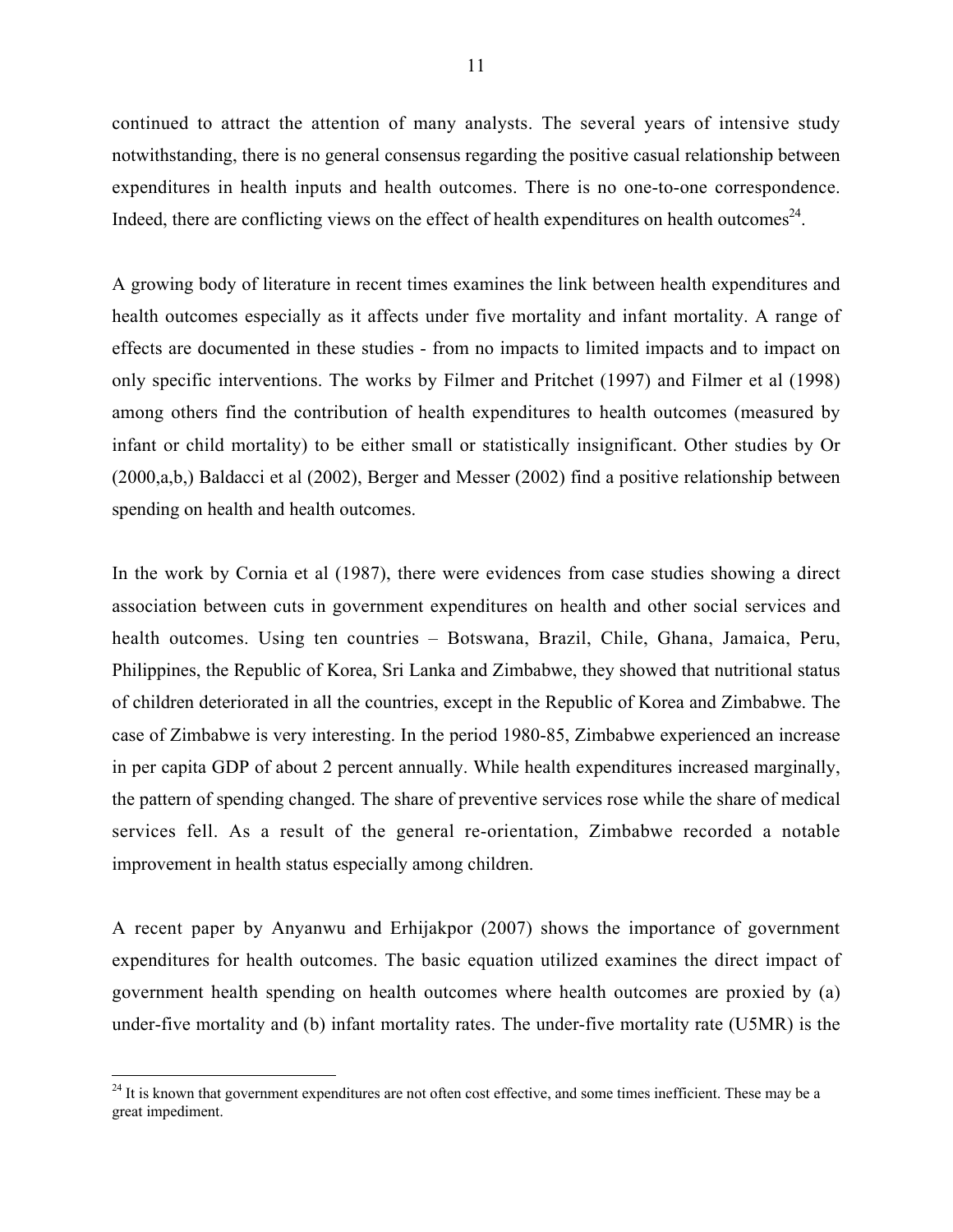number of deaths per 1000 of the total population. The infant mortality rate (IMR) refers to the number of deaths per 1000 live births. Using panel data for 47 African countries between 1999 and 2004, the paper provides support for the proposition that total government expenditures on health matter for health outcomes. The paper underscores the fact that government health expenditures have significant effects on health outcomes.

## **V. Macroeconomic Policies and Health Outcomes: What does the Literature Say?**

Many developing countries experienced growth and development in the 1960s and 1970s. By the 1980s, a number of these countries started to experience macroeconomic imbalances that required correction. The major policy responses to these crises in the 1980s and 1990s were in the form of stabilization and structural adjustment programs. The adjustment policies or structural adjustment programs as it was popularly called in all countries are a set of stabilization and adjustment polices designed to change production and market structures of the poorly performing economies in order to increase exports and promote rapid growth. The reform policies consist of fiscal and monetary contraction, devaluation, freezing of wage demands, liberalization and deregulation polices.

Specifically, most economists would subscribe to the inclusion of the following in a macroeconomic adjustment program<sup>25</sup>:

- *Monetary restraint* aimed at reducing the growth of absorption and the rate of inflation.
- *Interest rate policies* aimed at keeping real interest rates positive but low.
- *Fiscal restraint* to reduce the fiscal deficits to a sustainable level and thereby restrain aggregate demand pressures.
- *Exchange rate action* to ensure a real exchange rate that improves international competitiveness and creates the incentive for expanding the production of internationally tradable goods.
- *External financing policies* to reduce the stock of external debt if it is perceived to be currently unsustainable, or to limit foreign borrowing if it is likely to become so in the future.

 $25$  See Mohsin S. Khan et al (1991) p.2.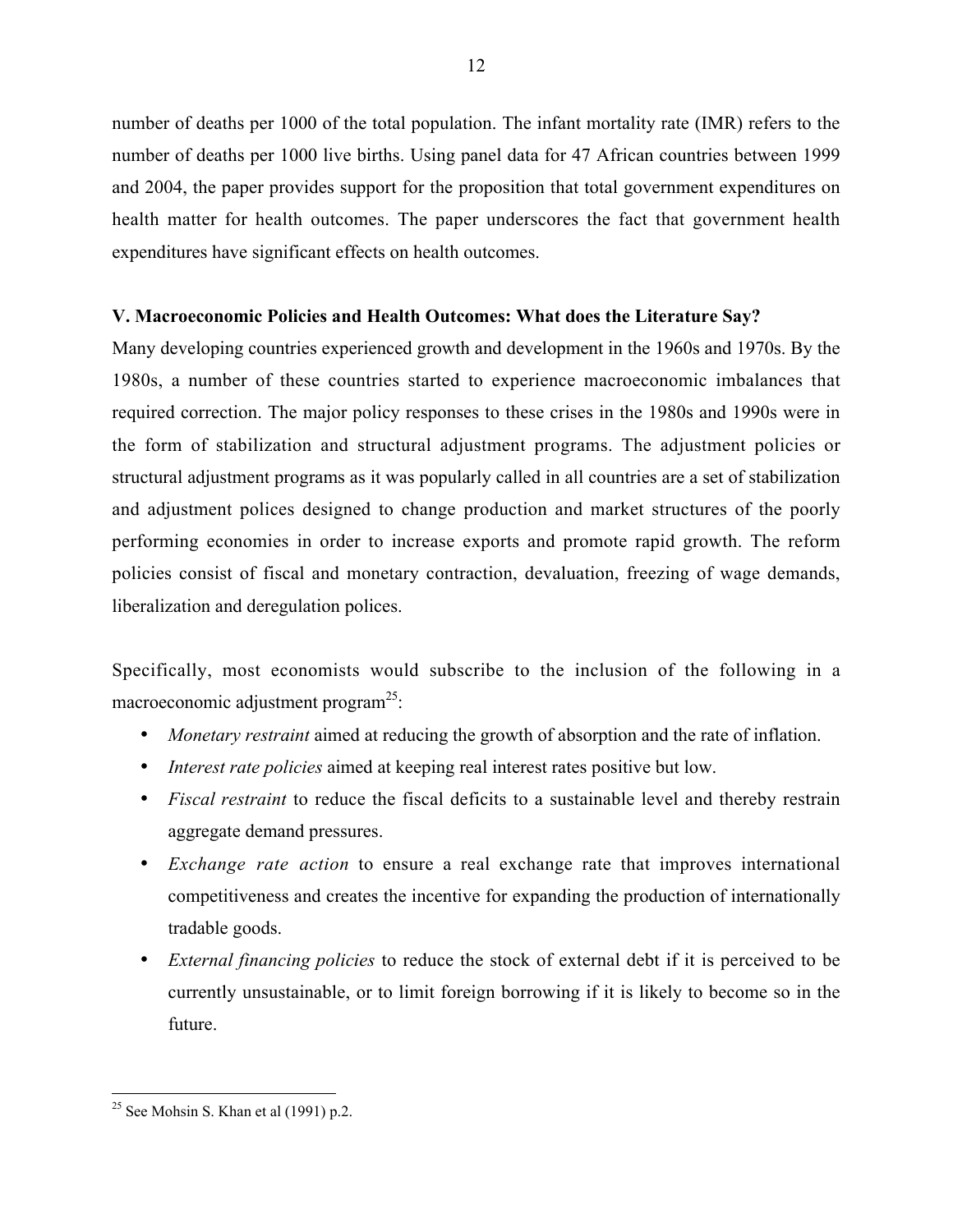• *Structural reform* (such as financial sector reforms, producer pricing policies, trade liberalization, and tax reform) to make the economy flexible and efficient.

Stabilisation and structural adjustment reforms are required to fix gross economic imbalance – internal and external. These policies will of course have social impacts. Fiscal contraction and reduced role of government in the provision of many goods and services during reform have caused concerns about the reduction in the provision of social services such as health. The resultant effect of reduction in government activities is worsening health outcomes.

As a result of the complexity of macroeconomic policies and its objectives and effects, a number of classifications are often used in order to provide a framework for our understanding of the evolution of such policies. In the paper by Cornia (1992), the progression of macroeconomic adjustment over time is described distinguishing among three different generations. In the early 1980s, a first generation of macroeconomic policies maintained fiscal and monetary objectives, the main goal of which were the liberalization of the economy and the liberalization of the market. No provisions were made to protect either the social sector or the vulnerable populations. The second generation of adjustment policies expanded supply policies across sectors including industry, agriculture, health and education etc. The World Bank report (1990) officially recognized the need for social funds and by 1991 macroeconomic policies included at least one condition which was specific to health. The third generation of adjustment aimed at the integration of economic and social objectives with the explicit objective of protecting the social sector, mainly health and education.

There are conflicting views on the impacts of structural adjustment policies on health. There are three distinguished views on the impact of policies on health. In the first category are those who think that the policies have negative effects; while the second category consists of those who think it has a positive effect while in the third category are those who are uncertain of the impacts of structural adjustment programs on health. Several analysts stressed that the structural adjustment policies adopted in developing countries in the 1980s were having a markedly deleterious effects on health and nutrition among the poor of the countries that have embarked on these programs. Such an array of studies include Jolly (1985, 1988); Jolly and Cornia, (1984);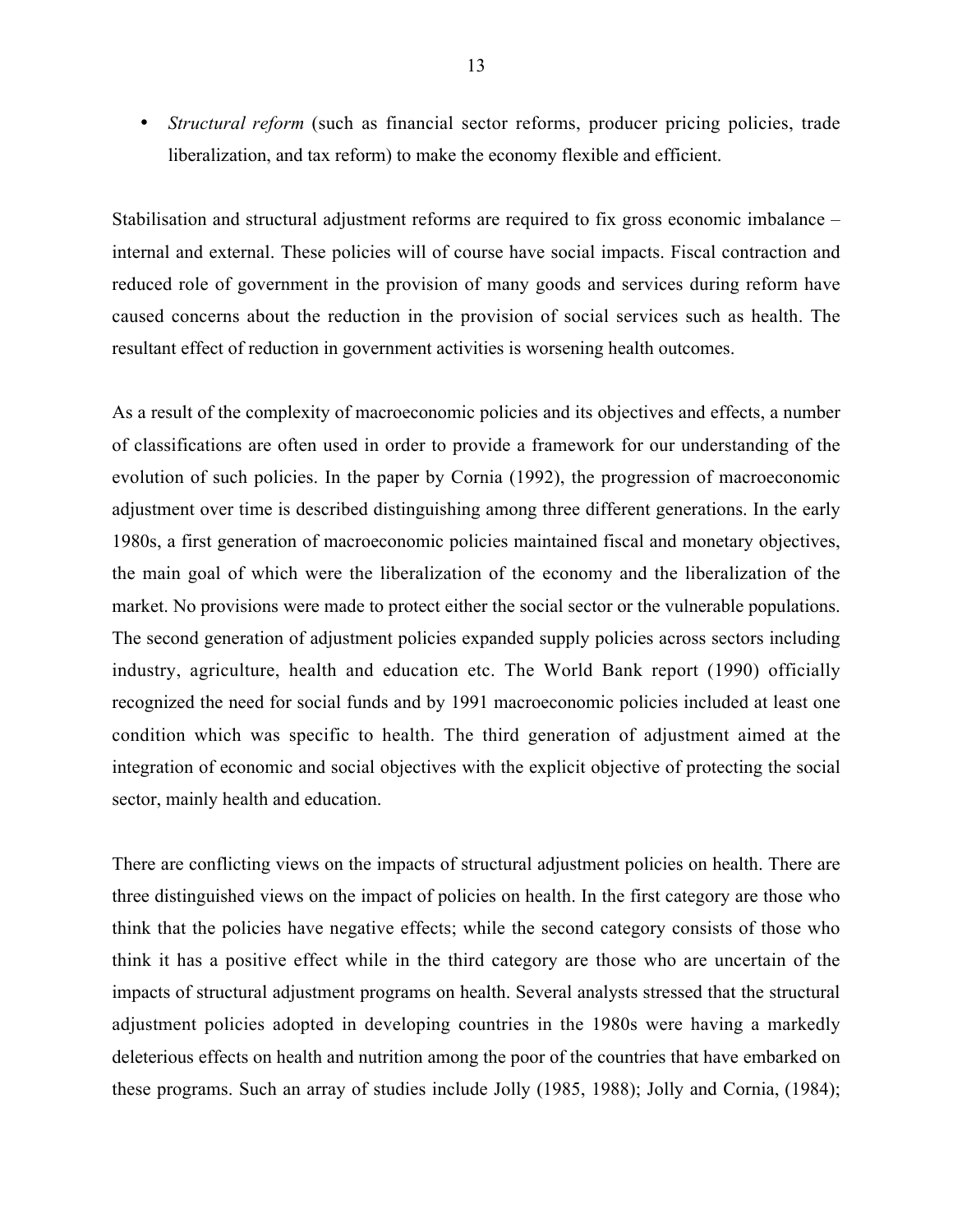UNICEF, (1984); Inter-American Development Bank, (1985); and the World Food Council, (1985).

By the mid-1990s, an extensive body of literature existed on macroeconomic adjustment policies and health outcomes. Two major streams of research emerged. The first focused on the impacts of the adjusting economies on health outcomes. In the late 1980s, a warning bell was sounded in the report *Adjustment with a human Face* by Cornia et al, (1987). This report pointed out that the earlier gains of the 1970s in child nutrition and health were being eroded as a result of the situations arising from structural adjustment programs. The study essentially brought together data on trends in infant mortality rates, nutritional status and morbidity in several developing countries and provided explanation of these trends by comparing them with the evolution of such macroeconomic indicators as real wages, pattern of government expenditures and the level of subsidies<sup>26</sup>. This report received international attention. Researchers and public health activists responded with a call for the protection of the community especially that of the poor and vulnerable population such as children. The authors called for special measures to mitigate the impacts of adjustment program on the poor. These measures were designed to raise the consumption level of the poor to the basic-needs minimum during the structural adjustment period when constraints on consumption levels in general were greatest.

Increasingly over time, a number of studies have continued to deepen our knowledge on the impacts of macroeconomic policies on health and health inequality in general. Researchers have attempted to assess whether policies have negative impacts on health through either the deterioration of socioeconomic conditions or the dismantling of public care systems which are often noticeable in hospitals without equipment and drugs. The results of the empirical work have been inconclusive in a lot of cases.

The second strands of research concentrated on changes in care health systems among countries undergoing health sector reforms. In the 1980s and 1990s health systems in Sub-Saharan Africa

<sup>&</sup>lt;sup>26</sup> The interpretation that was given to the data suggested a relationship between the evolution of health indicators and the macroeconomic hardship in the early part of 1980s. Given the fact that the analysis was not done on the basis of well articulated statistical analysis or model of links between macroeconomic fluctuations and health outcomes, it is difficult to be confident that that the associations between the variables are really indications of cause and effect (see WHO, (1993).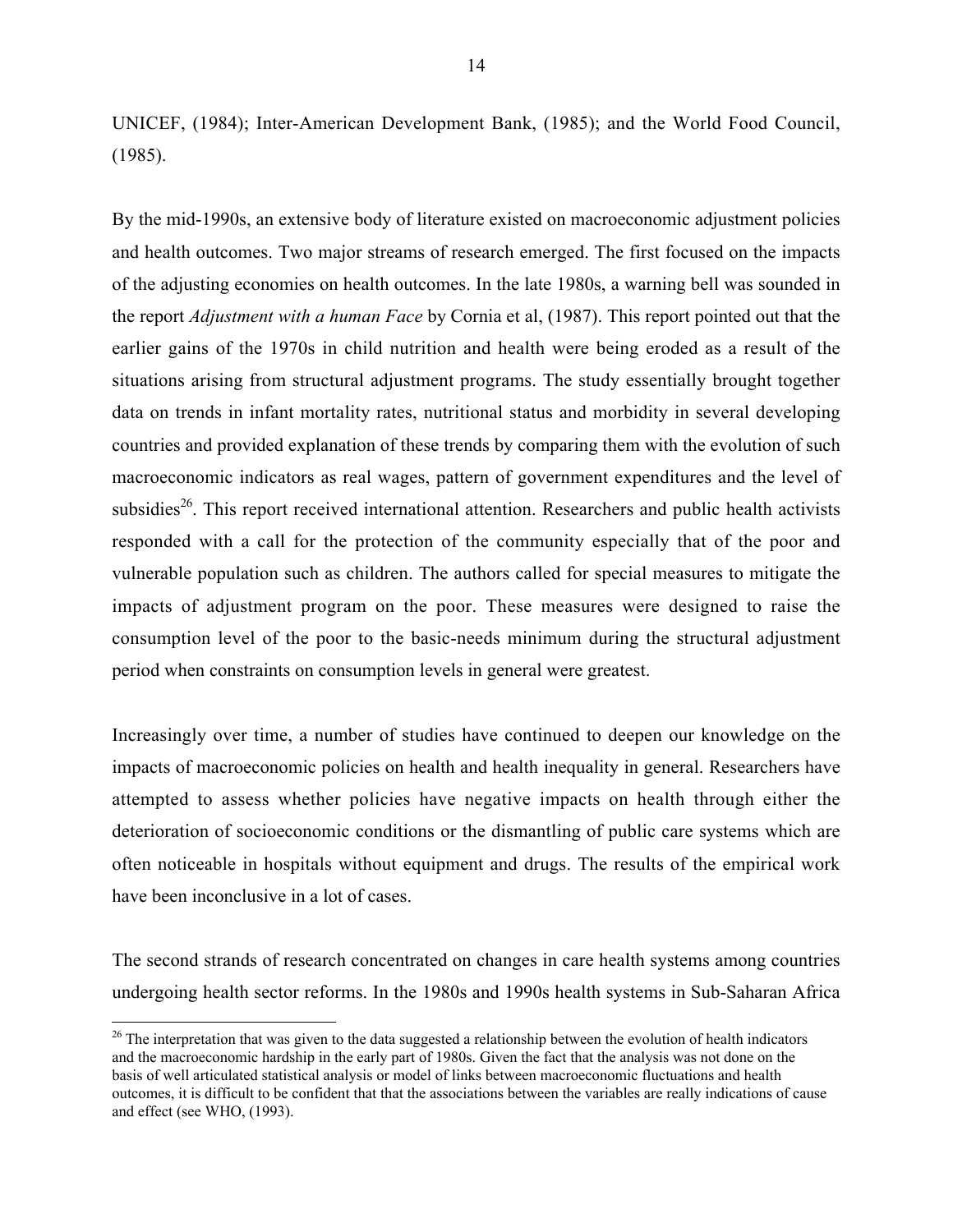were collapsing. The World Bank became a major player in the field of international health both as donor and policy adviser. Not everyone welcomed the entry of the World Bank into the health sector. Researchers turned attention to studying the effects of health care reforms in order to assess changes in access to and utilization of health services and whether the quality was improving.

A recent review of the literature prepared for the World Health Organization (WHO) Commission on Macroeconomics and Health surveyed the debate including the empirical evidence and methodological approaches that were adopted (Breman and Shelton, 2001). The results are worth mentioning. A total of 72 articles were reviewed. The empirical evidence presented both negative and positive outcomes. Among 28 empirical studies, the two most widely studied outcome variables were public health expenditures and child mortality. Other variables studied were malnutrition, life expectancy and maternal mortality. In these studies, both positive and negative outcomes were analysed. Third, studies were divided evenly into a case study approach or cross-country analysis. In the case of country case studies, negative effects were reported, while in the cross-country approach, both positive and negative effects on health were reported. Finally, there were no discernible trends with respect to region except in Africa which generally displayed negative outcomes.

A number of individual African countries have been studied in recent times. They include Kenya, Zimbabwe and the Cameroon. The study by Oduwo et al (2000), seeks to investigate the impact of macroeconomic adjustment policies on the health care systems in Kenya. Generally, all the indicators of health outcomes utilized worsened in the period under study. The study shows that people's ability to pay for health services were affected negatively by the structural adjustment policies in place. The health system study also shows reduced expenditure on health which also affected health outcomes negatively.

In a paper by Solomon and Ezzati (2006) titled "Health Impacts of macroeconomic crises and policies: determinants of variation in childhood malnutrition trends in Cameroon," the authors examined the effects of economic crises and adjustment programs during the 1990s in Cameroon on childhood malnutrition in population subgroups and evaluated the household and health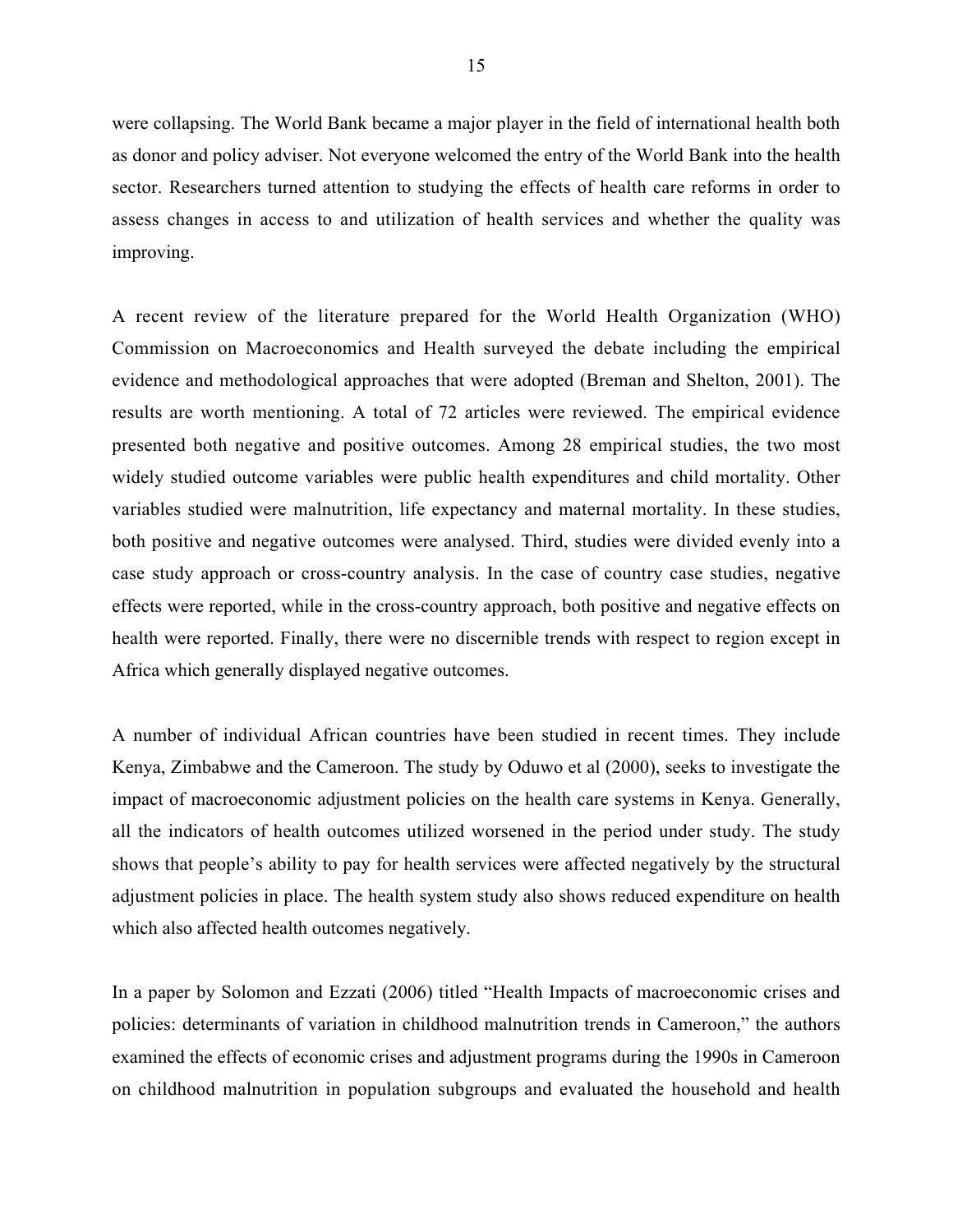system mediators of these effects. The authors came to the conclusion that the negative nutritional effects during economic crisis and adjustment programs of the 1990s in Cameroon were largest among children of low socioeconomic status. Using pooled cross-sectional data, the results showed the prevalence of malnutrition in children younger than 3 years increased from 16 percent to 23 percent between 1991 and 1998. The increase in urban areas from 13 percent to 15 percent mostly occurred in children of low-educated mothers. The increase in rural areas from 19 percent to 25 percent mostly occurred in boys, born to low-educated mothers and those of low income status.

In the study on Zimbabwe, Neddy Matshalaga (2000), examined how changes in macroeconomic policies have shaped health outcomes particularly with regards to diarrhoea, malnutrition, maternal mortality and access to health services, and how these health outcomes vary by income, geographical location and gender. The macroeconomic policies adopted in the period of structural adjustment program tended to have negative effects on the health outcomes. Results of the study show a positive relationship between the prevalence of diarrhoea, malnutrition and access to health facilities with income levels, rural/urban location and gender.

In a way, the structural adjustment policies or macroeconomic changes may be related to shocks. In a paper by Ferreira and Schady (2008), they provide a summary of findings of a set of studies related to the health and education impact of negative aggregate economic shocks in developing countries. From the study, aggregate economic shocks tend to have positive effects on health outcomes in rich countries and negative outcome in poorest countries. In the case of middleincome countries, the health outcome is negative. A conceptual framework is used by Ferreira and Schady to interpret the results. A negative economic shock has an income effect but also induces changes in behavior that depending on the availability of instruments which enables households to smooth the negative income impact of a downturn, may lead to improvements in health outcome. The negative income effects tend to dominate in developing countries leading to the reported negative outcomes. Concentrating on poor countries, negative impact health outcomes occur in Nicaragua, India, Cote d'Ivoire, Zimbabwe, Ethiopia, Tanzania and Cameroon.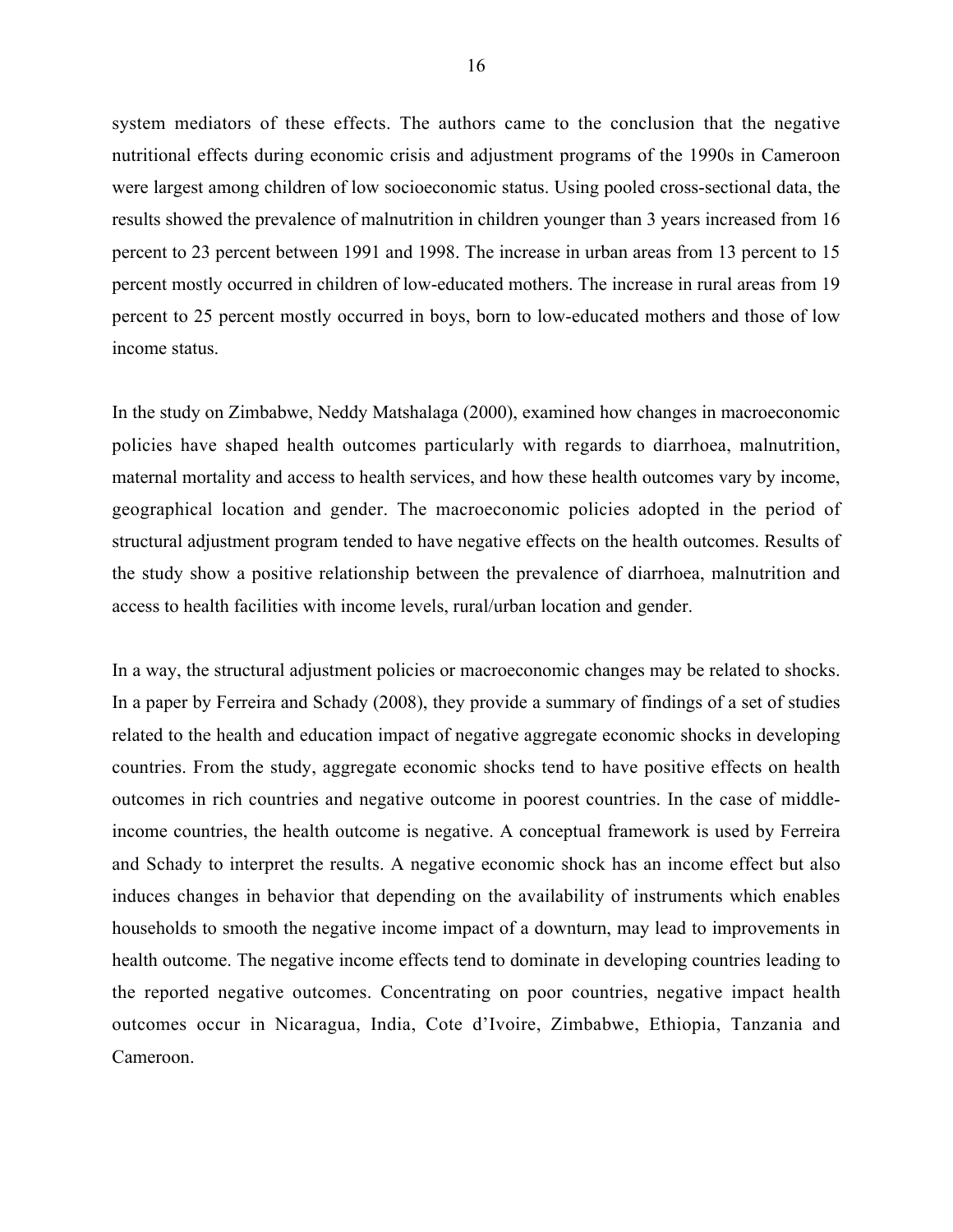Baird, Friedman and Schady (2007), analyze the relationship between unexpected changes in per capita GDP and infant mortality in large samples of developing countries. Drawing on a dataset that covers 1.7 million births in 59 developing countries, they find that on the average, a "one unit decrease in log GDP is associated with an increase in mortality of between 18 and 44 infants per 1,000 children born." They also found that contractions have a higher negative impact on infant mortality rates than the positive impact of expansions. In addition, the paper also shows that the negative impact during contraction and positive impact during expansion is much higher for girls than it is for boys.

#### **VI. Health Inequalities**

Inequalities in health have recently been receiving attention in the developing world. The question is how large are these inequalities and what are the factors bringing about inequalities in health? This section tries to provide some answers from what is available in the literature. The main focus here however is on Africa since one of the framework papers will address health inequality across populations of individuals $^{27}$ .

It is well-known that unequal access to health services by income group, rural/urban location and gender as social stratifiers result in health outcomes that are lower for the disadvantaged group<sup>28</sup>. In general, large inequities in accessing health care exist in all countries in varying degrees. In many cases, the inequalities are brought about by policies or indeed the absence of policies in rare cases. Inequality has been advanced as one of the factors responsible for the slow pace of Africa in meeting the health target of the MDGs by the year  $2015^{29}$ . What is clear is that all societies have social hierarchies in which economic as well as social resources in addition to prestige and power are distributed unequally. The inequity created by such unequal distribution or unequal access constitutes a deprivation and a restriction to the type of lives people will want to and should live. It has been stated that where inequities in health care are avoidable and yet are not, they are inequitable.

<sup>27</sup> <sup>2/</sup> See the Framework Paper by David E.Sahn.<br><sup>28</sup> See Mutangadura (2008)

<sup>&</sup>lt;sup>29</sup> See ECA (2007), The Millennnium Development goals in Africa: Progress and Challenges. Addis Ababa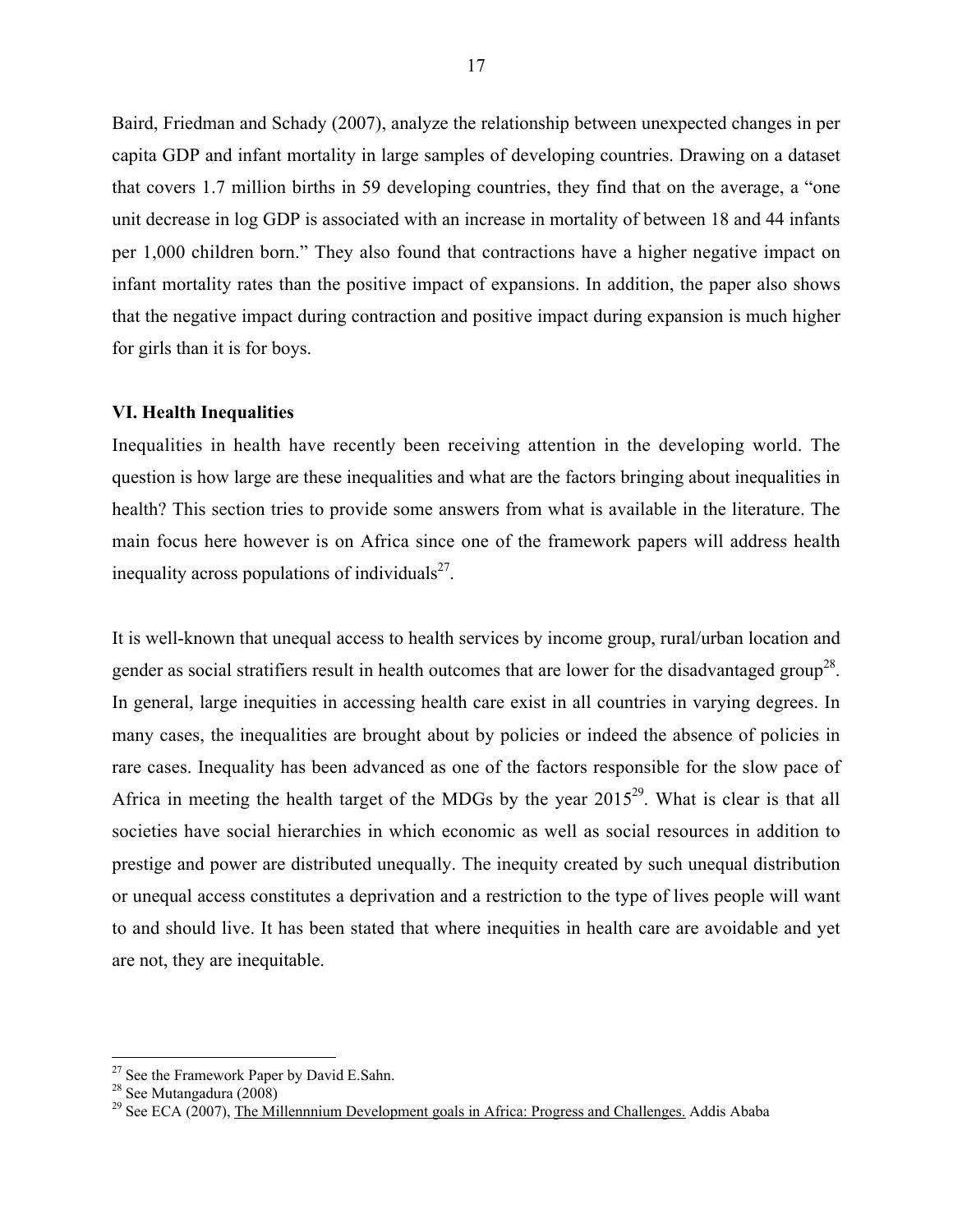In a paper done at the World Bank by Wagstaff (2002), it is shown that large but varying inequalities in health exist across countries. The author explores the reasons for the inter-country differences and concludes that large inequalities in health are not apparently associated with large inequalities in income or with small shares of publicly financed health spending but is associated with higher per capita incomes. Evidence from developed and developing countries support the notion that health inequalities rise with rising per capita income.

In order to contextualize the issue of inequality especially in Africa, it is appropriate to tread through a familiar terrain by looking at the global efforts to improve health equality. The first of this Initiative was in 1970 when the World Health Organization launched the Health-for-all program. In the Alma Declaration of 1978, state members of the WHO committed themselves to achieving health for all by the year 2000. The Declaration emphasized the importance of equity, economic and social development, and the crucial role of primary health care. Each country was encouraged to formulate national policies and strategies for health. A renewal by members of the World Health Assembly of the commitment of the Alma-Ata took place in 1998. Members affirmed the need to give effect to the health for all policy in the  $21<sup>st</sup>$  century. The health-for-all policy emphasised the importance of reducing social and economic inequities in improving the health of the whole population and in particular paying the greatest attention to those who are mostly in need and are burdened by ill-health, receiving inadequate services for health or affected by poverty.

In Africa, governments have repeatedly emphasized the importance of bridging health inequalities by improving access to health for all. The most recent of the commitment of African leaders was at the Ordinary Session of the ministers of Health of the African Union in April 2007 in Johannesburg, South Africa. The session focused on the theme "Strengthening of Health Systems for Equity and development." In the declaration which the Ministers made at the end of the meeting, they renewed their commitment to strengthening health systems for equitable health outcomes, and specifically to develop social protection systems, particularly for the poor and vulnerable groups in the society. In collaboration with African Union Commission, regional health organizations, United Nations Agencies, private sector, development partners and other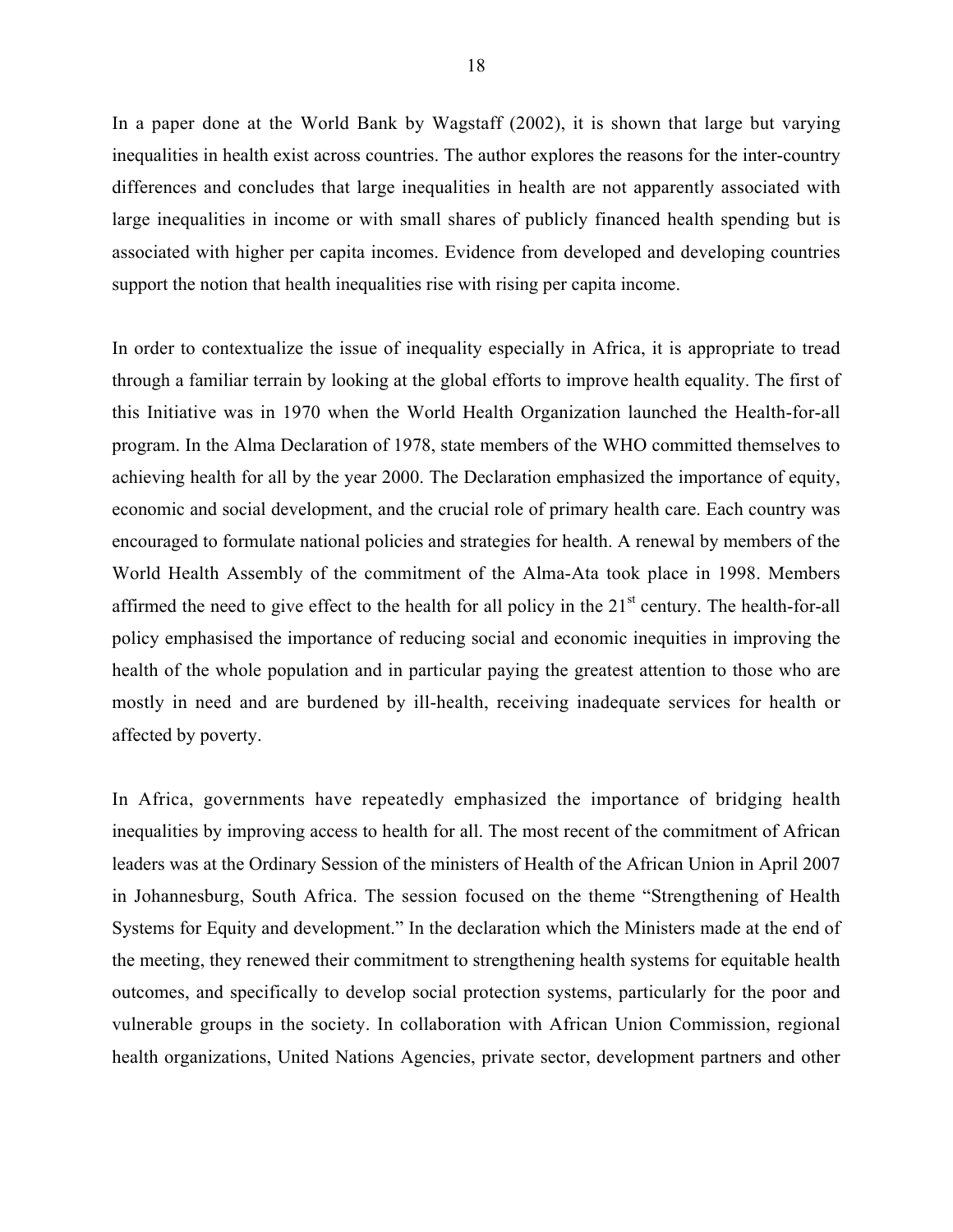international and civil society organization, the Ministers pledged to implement the Africa Health Strategy.

The decisions and agreements notwithstanding, there are glaring intra-country differences in access, and utilization of health care based on income, gender, urban-rural populations and between dominant and minority groups.

In a comprehensive study, Mutangadura et al using bivariate analysis of Demographic Health Survey data identifies the main sources of inequalities in accessing health care in some selected African countries<sup>30</sup>. The findings show health inequalities to be a serious issue in each of the countries in the sample. In all the countries, women from the poorest quintiles are less likely than those in better off quintiles to use basic health services such as prenatal care, modern contraceptives, delivery assistance by a health professional and immunization. The health indicator with the greatest inequalities due to economic reasons is delivery assistance by health professionals. The findings also show striking evidence of rural to urban disparities in accessing health services in all countries.

The policy implications of inequality in health in Africa are many. Suffice to mention the following:

- (i) There is need for health plans to become equity focused.
- (ii) It is not only sufficient to have geographical access, there is need also for financial access.
- (iii) There is need to increase resources to health which is presently low in many of the countries. Many of the countries have failed to adopt the Abuja agreement of 2001 which requires 15 percent of budget to be devoted to health.
- (iv) There is need to address the rich-poor dichotomy in health care. Also important is the need to address the urban-rural inequalities.

<sup>&</sup>lt;sup>30</sup> The countries in the sample include Ethiopia, Kenya, Ghana, Senegal, Zambia, Malawi, Egypt, Morocco, Chad and Cameroon.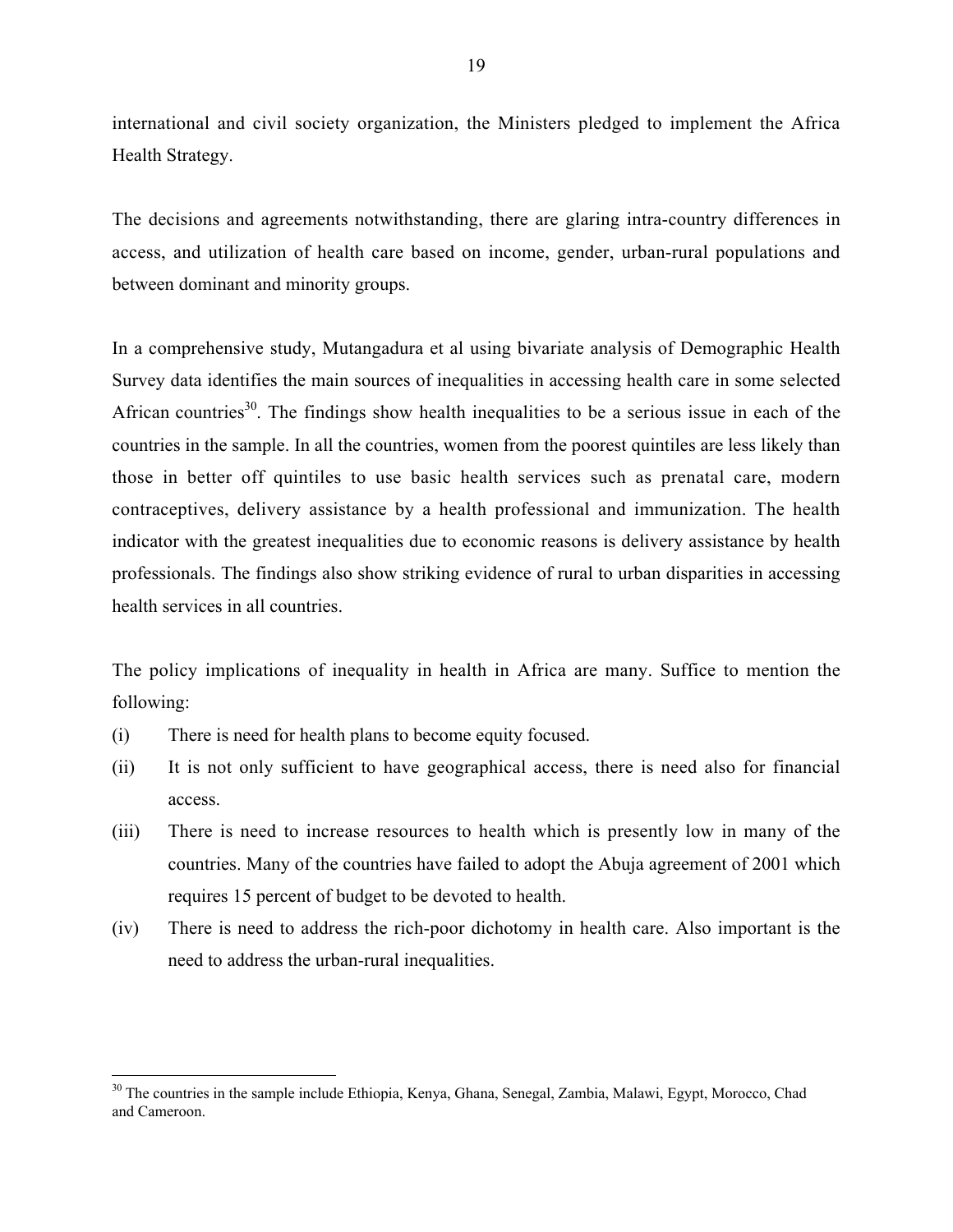(v) The differential status accorded men and women in almost all societies across the globe is said to be the single most pervasive and entrenched inequity. This represents a pressing societal issue to be analyzed and addressed for health.

## **VII. Summary and Areas for further research**

## **(a) Summary**

At the risk of some repetition, the highlights of this paper can be mentioned.

- Macroeconomic policies do not often confer the anticipated positive benefits in the desired direction. Indeed macroeconomic policies may impact health outcomes negatively, create inequality and some other undesirable effects which may affect social wellbeing.
- Macroeconomic policies can have great impacts on health outcomes. The nature of the impacts of the macroeconomic variables on health or proximate determinants of health is complex because they operate through the whole economy with delayed effects. The relationship between macroeconomic variables and health outcomes is complex because health is a personal matter that shapes our daily lives. Many of the influences are indirect.
- Macroeconomic theory does not precisely provide guidance on the appropriate measurement of health outcomes. Various measures of measuring health outcomes exist in the literature. The implication of the multiplicity of these various indicators is the absence of a universally accepted yardstick of measurement is the subjective interpretations of results that may arise.
- The relationship between macroeconomic adjustment policies and health is complex and the incidence on health is better sought at a relatively disaggregated level and not necessarily at the aggregative level..
- In trying to clarify the linkages between macroeconomic polices and health outcomes, three broad groups of intermediate variables are identified. These are household characteristics, supply and costs of health services and crucial environmental factors.
- There literature on the impacts of adjustment program on health outcome is extensive. The results of impacts arising from them are conflicting. Suffice to say, however, that the individual country reports for some African countries show that structural adjustment programs impact health outcomes negatively.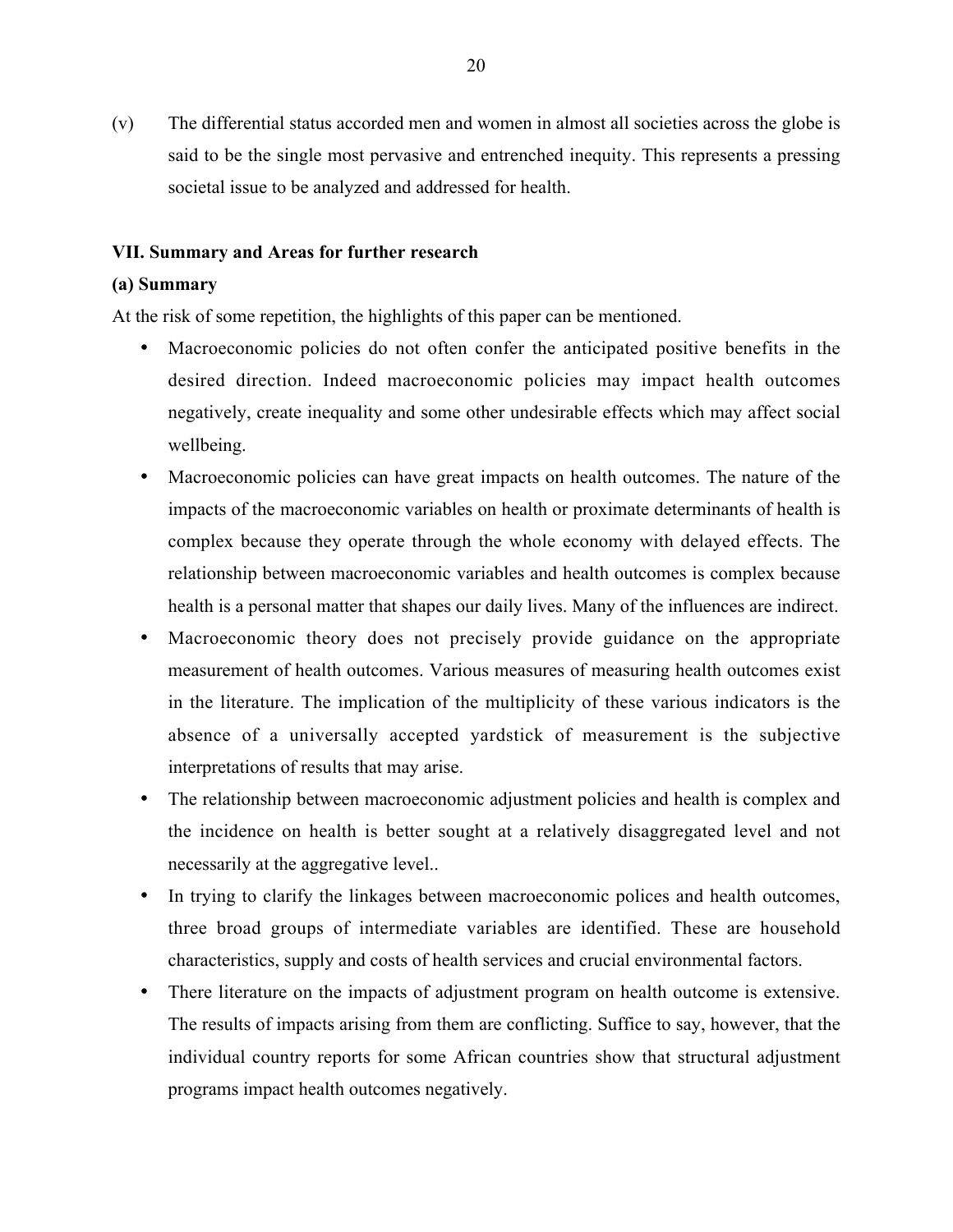- At the level of policymaking, there is need for creating incentives for efficiencies in the healthcare system; and managing constraints in government budgets.
- There are health inequalities around the world. Large inequalities in accessing health exist in all countries in varying degrees. For Africa, there is inequality based on income, gender, and geographical location.

#### **(b) Areas for Further Research**

There are a number of areas that we do not know and further research in the future should focus upon. These include the following:

- (a) The transmission mechanism from macroeconomic policies to health outcome variables. There is need for the development of appropriate models to examine the transmission mechanism.
- (b) How can the macroeconomic policies be made more effective and minimize the possible negative impacts on health outcomes?
- (c) Measurement of health outcomes should it be based on disaggregated data?
- (d) What methodologies should be used to measure health outcomes?
- (e) There is need for a case-by-case approach for each country. What form should the approach take?
- (f) How do we increase the resources for health?
- (g) How can we relate health and health expenditures to socioeconomic development?
- (h) Is the amount of resources devoted to health the determinant of health outcomes? What is the empirical result for individual countries?
- (i) There is need to discuss the extent to which the effects of macroeconomic conditions differ across population groups and explain the sources of disparity.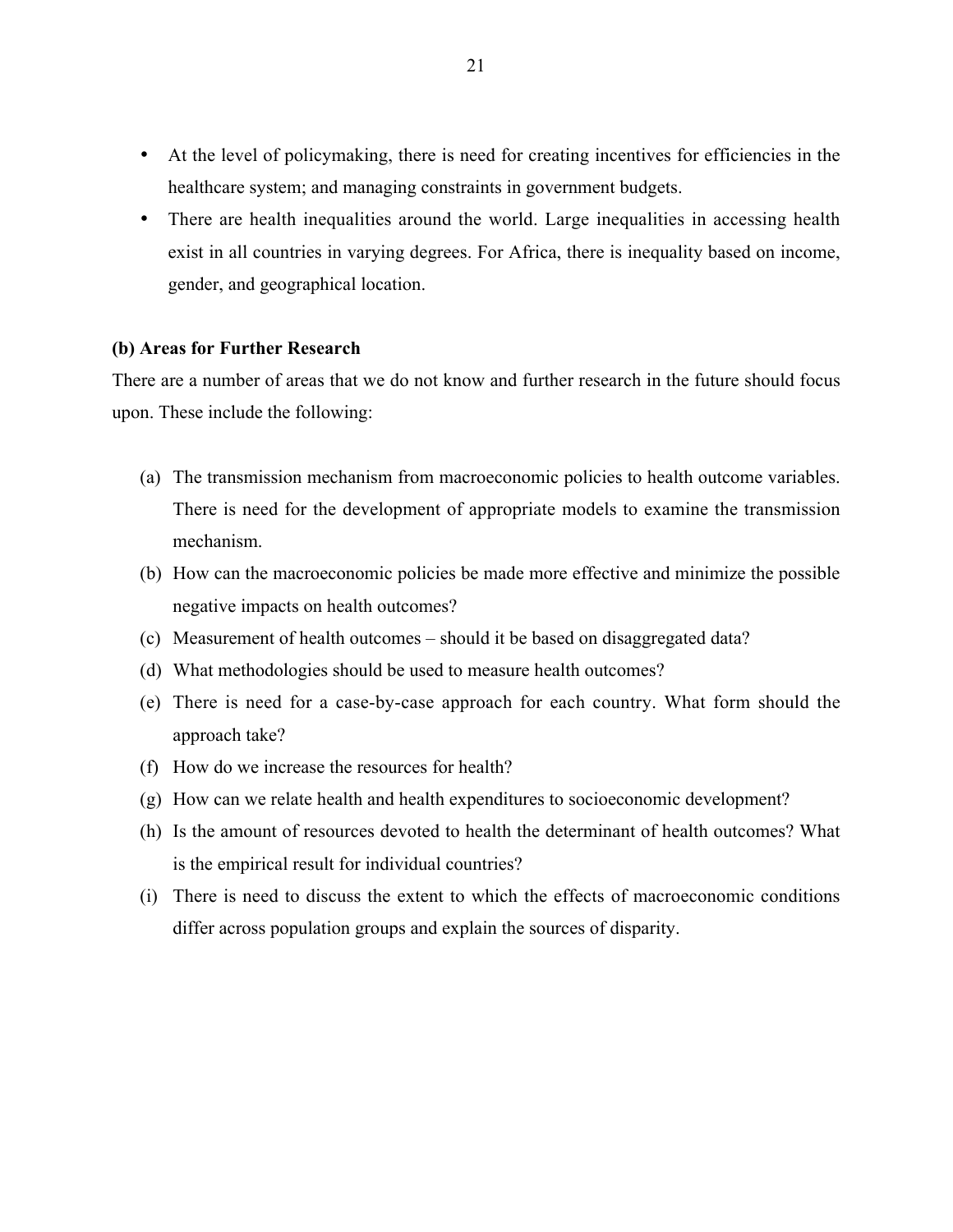## **References**

Ajayi, S. Ibi (1992), International conference on Macroeconomics and Health in countries in Greatest Need: Report of the Rapporteur, Geneva, Switzerland, World Health Organization.

Anyanwu C. John and Erhijakpor E. O. Andrew (2007), "Health Expenditures and Health outcomes in Africa", Economic Research Working Paper No. 91 African Development Bank.

Arunanondchai Jutamas and Carsten Fink (2007), "Trade in Health Services in the ASEAN Region," World Bank Policy Research Working Paper 4147.

Baird Sarah, Jed Friedman, and Norbert Schady (2007), "Aggregate Income Shocks and Infant Mortality in the Developing World". Seminar paper presented at the Center for Global Development for comments.

Baldacci, E., M.T. Guin-Siu and L. de Mello (2002), "More on the effectiveness of Public spending on health care and education: ACovariance Structure Model", IMF Working Paper WP/03/90. Washington: IMF.

Berger, M.C. and Messer, J. (2002), "Public financing of health expenditures, insurance and health outcomes", Applied Economics, V.34, issue 17, November, pp. 2105-2113.

Bloom, D.E. Canning, D. (2000), "The health and Wealth of nations", Science, 287, 1207-1209.

Bloom, D and David canning (2003), "The health and poverty of Nations: From Theory to Practice," Journal of Human Development, Vol. 4, No.1, pp.47-71.

Blouin Chantal, Mickey Chopra and Rolph van der Hoeven (2009), Trade and Social determinants of health. Retrieved on 3/30/2009 from http://www.the lancet.com

Bongaarts, J. (1988), "Does family planning reduce infant mortality rates?" Population Development Review, 14, 188-190

Breman, A. Shelton, C (2001), Structural adjustment and health: a literature review of the debate, its role-players and presented empirical evidence. Commission on macroeconomics and Health Working Paper series, no. WG6:6, World Health Organization, Cambridge, MA., USA. 53 pp.

Cormia, Giovanmi Andrea, Richard Jolly and Frances Stewart (1987), Adjustment with a Human Face, Volume I; Protecting the Vulnerable and promoting Growth. A study by Unicef. Oxford: Clarendon press.

Cornia, G. van der Hoeven R. and Mkandawire, T. (1992), Africa's Recovery in the 1990s:from stagnation and adjustment to human development. St. Mary's Press, New York.

Davies, Rob and David Sanders (1993), "Economic Strategies, Adjustment and Health Policy: Issues in Sub-Saharan Africa for the 1990s" Transformation 21 pp.78-93.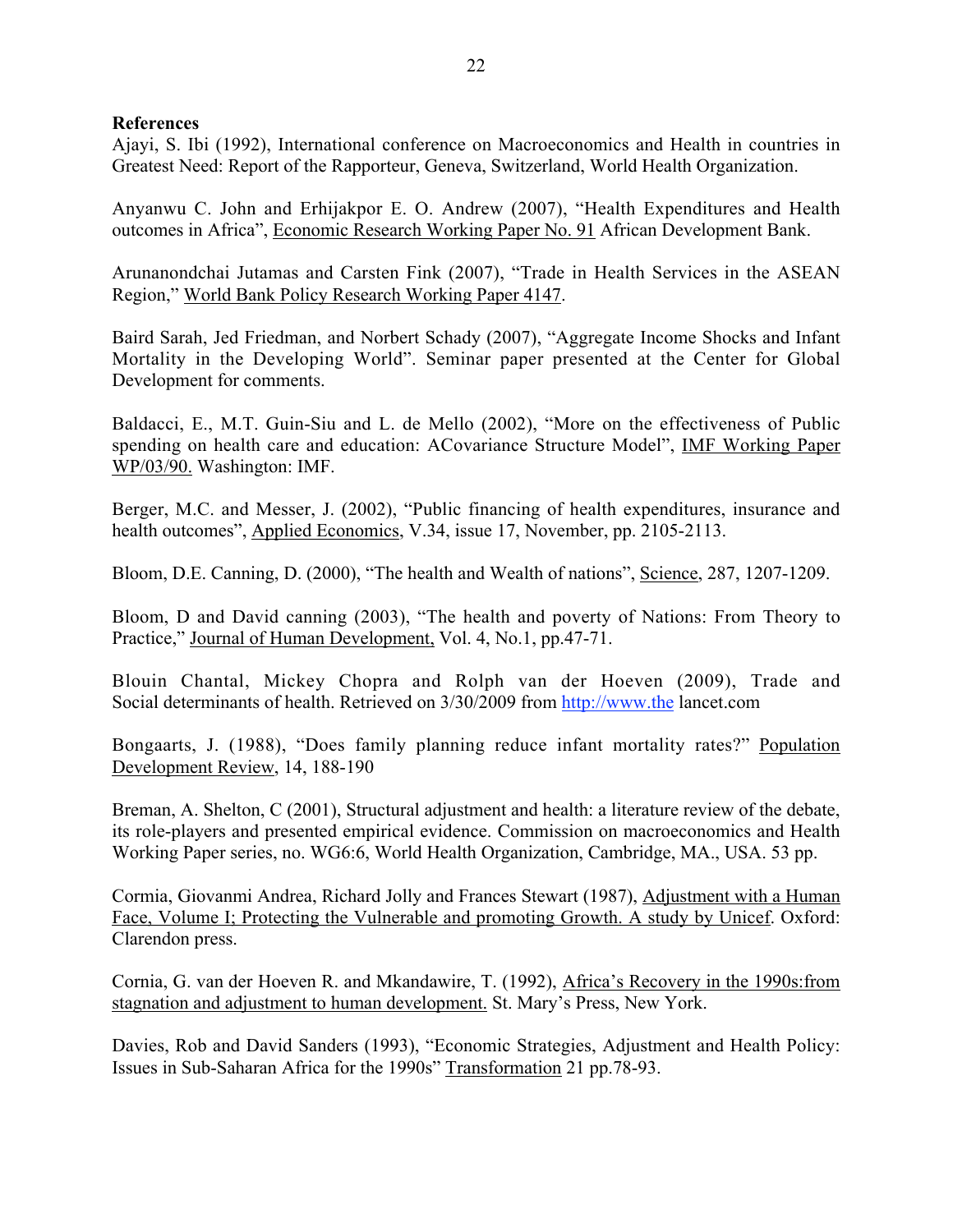ECA (2007), The Millennium Development Goals in Africa: Progress and Challenges. Addis Ababa

Filmer, D. and L.Pritchett (1997), "Child Mortality and Public spending on health: how much Does Money matter?" World Bank Policy Research Working Paper No.864, Washington: The World Bank.

Filmer, D. Jeffrey Hammer and L.Pritchett (1998), "Health Policy in poor countries: weak links in the chain", World Bank Policy Research Working Paper No. 1874. Washington: The World Bank.

Ghosh Jayati (2007), Macroeconomic and Growth policies, United Nations, Department for Economic and Social Affairs (UNDESA), New York.

Hobcraft, J.,McDonald, J. and Rutsein, S. (1984), "Socio-economic factors in infant and child mortality: a cross-national comparison", Population Studies, 38, 193-223.

Hicks, N. and Kubisch, A. (1984), "Cutting government expenditures in LDCs" Finance and Development, 21:37-39.

Hsiao William (2000), What Should Macroeconomists Know About Health care policy? A Primer. IMF Working Paper.

Inter-American Development Bank (1985), Economic and social progress in Latin America: external debt-crisis and adjustment. Washington, D.C.

Jolly, R. (1985), Adjustment with a human face. New York, UNICEF.

\_\_\_\_\_\_\_(1988), "A UNICEF Perspective on the effects of economic crisis and what can be done. In: Bell, D.E. and Reich, M.R., ed. Health, nutrition and economic crisis:approaches to policy in the third World. Dover, MA, Auburn house publishing Company.

and Cornia, G.A. (1984), The mpact of World recession on children: a study prepared for UNICEF. Oxford: Pergamon Press

Khan, Mohsin S. Peter J. Montiel and Nadeem U. Haque (1991), Macroeconomic Models For Adjustment in Developing Countries, Washington, D.C.: International Monetary Fund.

Matshalaga Neddy, (2000), Macroeconomic policies and their impact on health in Zimbabwe in the 1980s and 1990s: an analysis of the prevalence of diarrhoea, malnutrition, maternal mortality and access to health services. Retrieved on 3/30/2009 from http://www.informaworld.com.

Mazur, R and D. Sanders (1988), "Socioeconomic factors associated with child health and nutrition in peri-urban Zimbabwe" Journal of Ecology of food and Nutrition, 22.